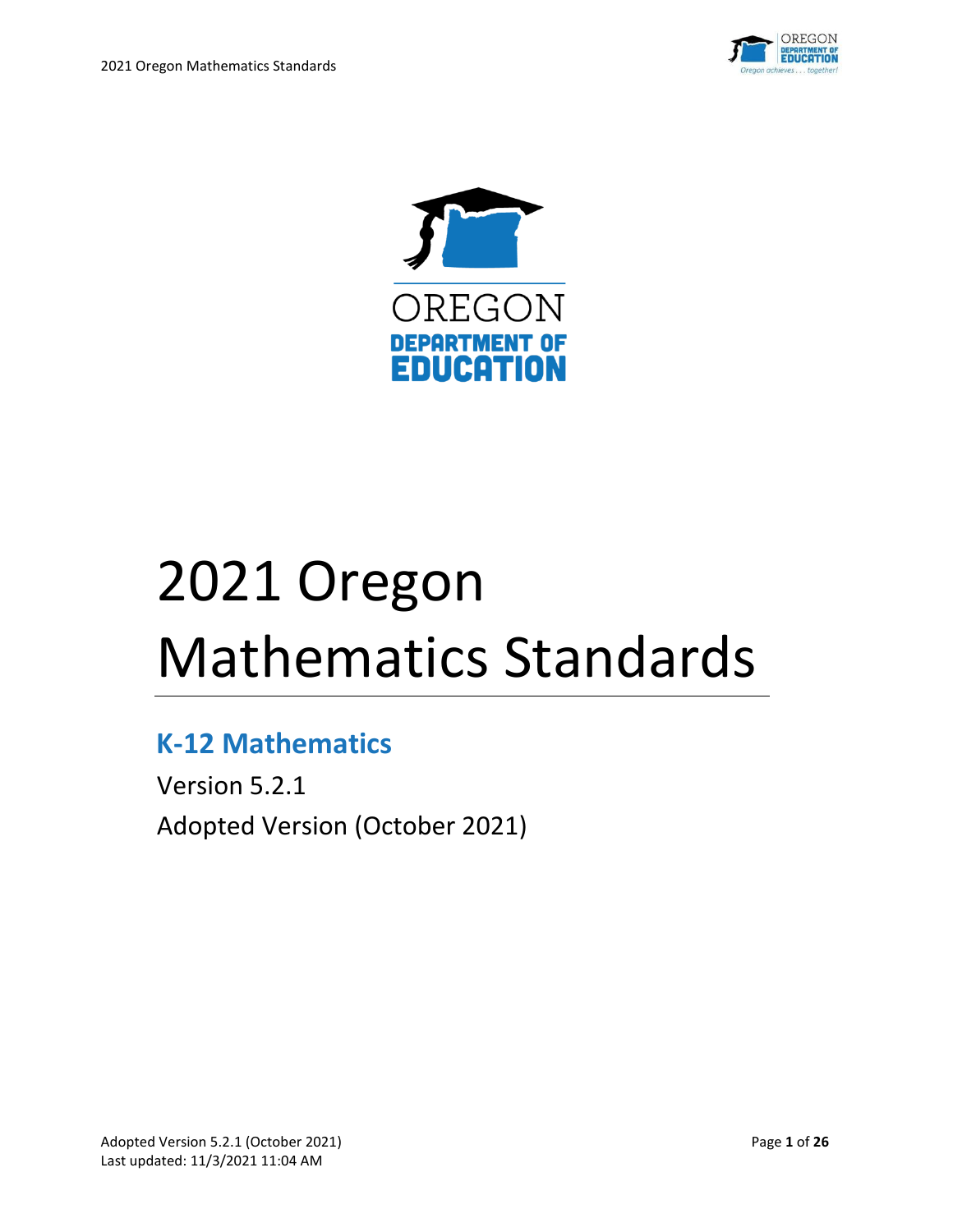



[This page is left intentionally blank]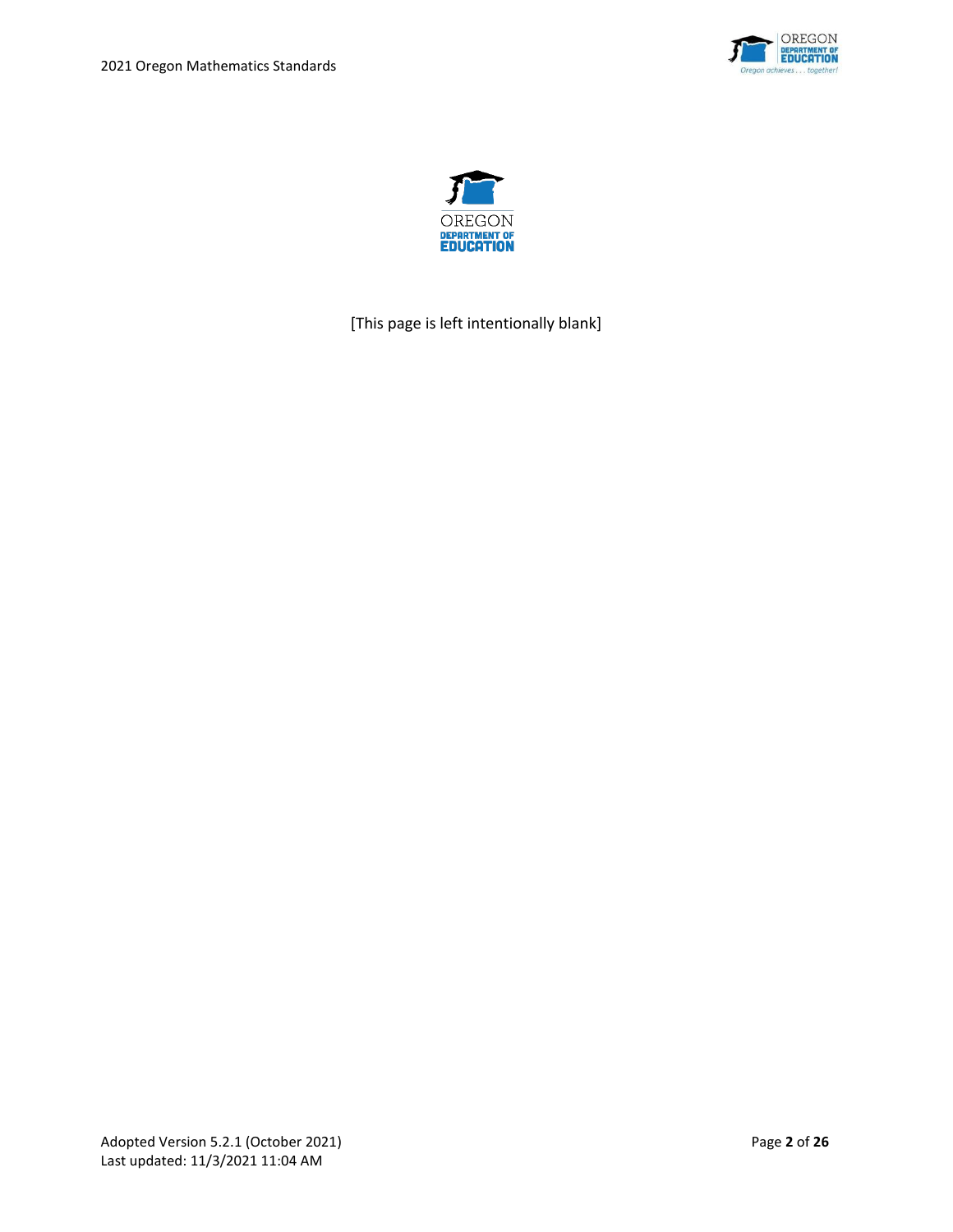

# **Mathematical Practice Standards**

# **1. Make sense of problems and persevere in solving them.**

Mathematically proficient students start by explaining to themselves the meaning of a problem and looking for entry points to its solution. They analyze givens, constraints, relationships, and goals. They make conjectures about the form and meaning of the solution and plan a solution pathway rather than simply jumping into a solution attempt. They consider analogous problems, and try special cases and simpler forms of the original problem in order to gain insight into its solution. They monitor and evaluate their progress and change course if necessary. Older students might, depending on the context of the problem, transform algebraic expressions or change the viewing window on their graphing calculator to get the information they need. Mathematically proficient students can explain correspondences between equations, verbal descriptions, tables, and graphs or draw diagrams of important features and relationships, graph data, and search for regularity or trends. Younger students might rely on using concrete objects or pictures to help conceptualize and solve a problem. Mathematically proficient students check their answers to problems using a different method, and they continually ask themselves, "Does this make sense?" They can understand the approaches of others to solving complex problems and identify correspondences between different approaches.

# **2. Reason abstractly and quantitatively.**

Mathematically proficient students make sense of quantities and their relationships in problem situations. They bring two complementary abilities to bear on problems involving quantitative relationships: the ability to decontextualize—to abstract a given situation and represent it symbolically and manipulate the representing symbols as if they have a life of their own, without necessarily attending to their referents and the ability to contextualize, to pause as needed during the manipulation process in order to probe into the referents for the symbols involved. Quantitative reasoning entails habits of creating a coherent representation of the problem at hand; considering the units involved; attending to the meaning of quantities, not just how to compute them; and knowing and flexibly using different properties of operations and objects.

# **3. Construct viable arguments and critique the reasoning of others.**

Mathematically proficient students understand and use stated assumptions, definitions, and previously established results in constructing arguments. They make conjectures and build a logical progression of statements to explore the truth of their conjectures. They are able to analyze situations by breaking them into cases, and can recognize and use counterexamples. They justify their conclusions, communicate them to others, and respond to the arguments of others. They reason inductively about data, making plausible arguments that take into account the context from which the data arose. Mathematically proficient students are also able to compare the effectiveness of two plausible arguments, distinguish correct logic or reasoning from that which is flawed, and—if there is a flaw in an argument—explain what it is. Elementary students can construct arguments using concrete referents such as objects, drawings, diagrams, and actions. Such arguments can make sense and be correct, even though they are not generalized or made formal until later grades. Later, students learn to determine domains to which an argument applies. Students at all grades can listen or read the arguments of others, decide whether they make sense, and ask useful questions to clarify or improve the arguments.

# **4. Model with mathematics.**

Mathematically proficient students can apply the mathematics they know to solve problems arising in everyday life, society, and the workplace. In early grades, this might be as simple as writing an addition equation to describe a situation. In middle grades, a student might apply proportional reasoning to plan a school event or analyze a problem in the community. By high school, a student might use geometry to solve a design problem or use a function to describe how one quantity of interest depends on another. Mathematically proficient students who can apply what they know are comfortable making assumptions and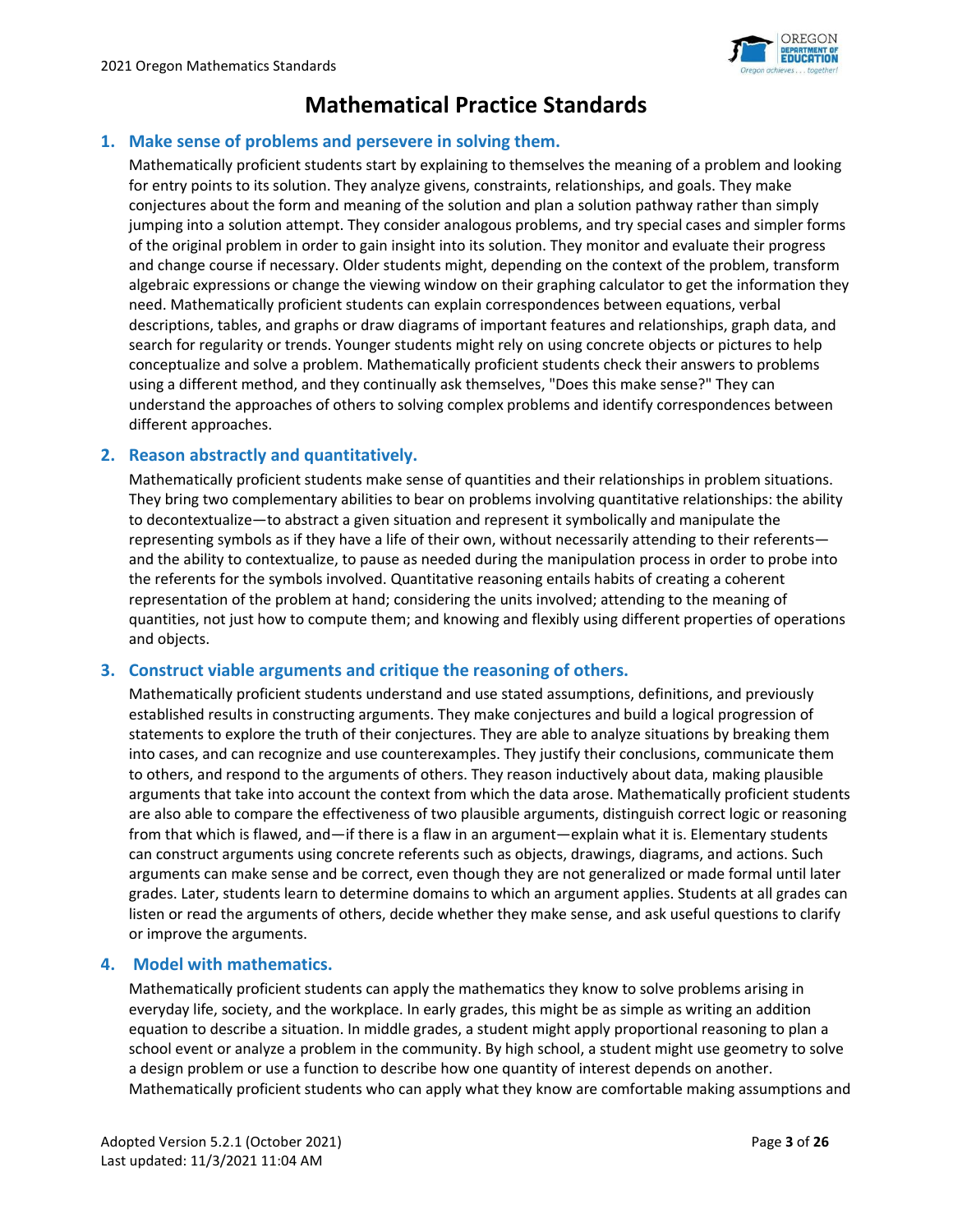

approximations to simplify a complicated situation, realizing that these may need revision later. They are able to identify important quantities in a practical situation and map their relationships using such tools as diagrams, two-way tables, graphs, flowcharts and formulas. They can analyze those relationships mathematically to draw conclusions. They routinely interpret their mathematical results in the context of the situation and reflect on whether the results make sense, possibly improving the model if it has not served its purpose.

# **5. Use appropriate tools strategically.**

Mathematically proficient students consider the available tools when solving a mathematical problem. These tools might include pencil and paper, concrete models, a ruler, a protractor, a calculator, a spreadsheet, a computer algebra system, a statistical package, or dynamic geometry software. Proficient students are sufficiently familiar with tools appropriate for their grade or course to make sound decisions about when each of these tools might be helpful, recognizing both the insight to be gained and their limitations. For example, mathematically proficient high school students analyze graphs of functions and solutions generated using a graphing calculator. They detect possible errors by strategically using estimation and other mathematical knowledge. When making mathematical models, they know that technology can enable them to visualize the results of varying assumptions, explore consequences, and compare predictions with data. Mathematically proficient students at various grade levels are able to identify relevant external mathematical resources, such as digital content located on a website, and use them to pose or solve problems. They are able to use technological tools to explore and deepen their understanding of concepts.

# **6. Attend to precision.**

Mathematically proficient students try to communicate precisely to others. They try to use clear definitions in discussion with others and in their own reasoning. They state the meaning of the symbols they choose, including using the equal sign consistently and appropriately. They are careful about specifying units of measure, and labeling axes to clarify the correspondence with quantities in a problem. They calculate accurately and efficiently, express numerical answers with a degree of precision appropriate for the problem context. In the elementary grades, students give carefully formulated explanations to each other. By the time they reach high school they have learned to examine claims and make explicit use of definitions.

# **7. Look for and make use of structure.**

Mathematically proficient students look closely to discern a pattern or structure. Young students, for example, might notice that three and seven more is the same amount as seven and three more, or they may sort a collection of shapes according to how many sides the shapes have. Later, students will see  $7 \times 8$ equals the well remembered  $7 \times 5 + 7 \times 3$ , in preparation for learning about the distributive property. In the expression  $x^2 + 9x + 14$ , older students can see the 14 as  $2 \times 7$  and the 9 as  $2 + 7$ . They recognize the significance of an existing line in a geometric figure and can use the strategy of drawing an auxiliary line for solving problems. They also can step back for an overview and shift perspective. They can see complicated things, such as some algebraic expressions, as single objects or as being composed of several objects. For example, they can see  $5 - 3(x - y)2$  as 5 minus a positive number times a square and use that to realize that its value cannot be more than 5 for any real numbers x and y.

# **8. Look for and express regularity in repeated reasoning**

Mathematically proficient students notice if calculations are repeated, and look both for general methods and for shortcuts. Upper elementary students might notice when dividing 25 by 11 that they are repeating the same calculations over and over again, and conclude they have a repeating decimal. By paying attention to the calculation of slope as they repeatedly check whether points are on the line through (1, 2) with slope 3, middle school students might abstract the equation  $(y - 2)/(x - 1) = 3$ . Noticing the regularity in the way terms cancel when expanding  $(x - 1)(x + 1)$ ,  $(x - 1)(x^2 + x + 1)$ , and  $(x - 1)(x^3 + x^2 + x + 1)$  might lead them to the general formula for the sum of a geometric series. As they work to solve a problem, mathematically proficient students maintain oversight of the process, while attending to the details. They continually evaluate the reasonableness of their intermediate results.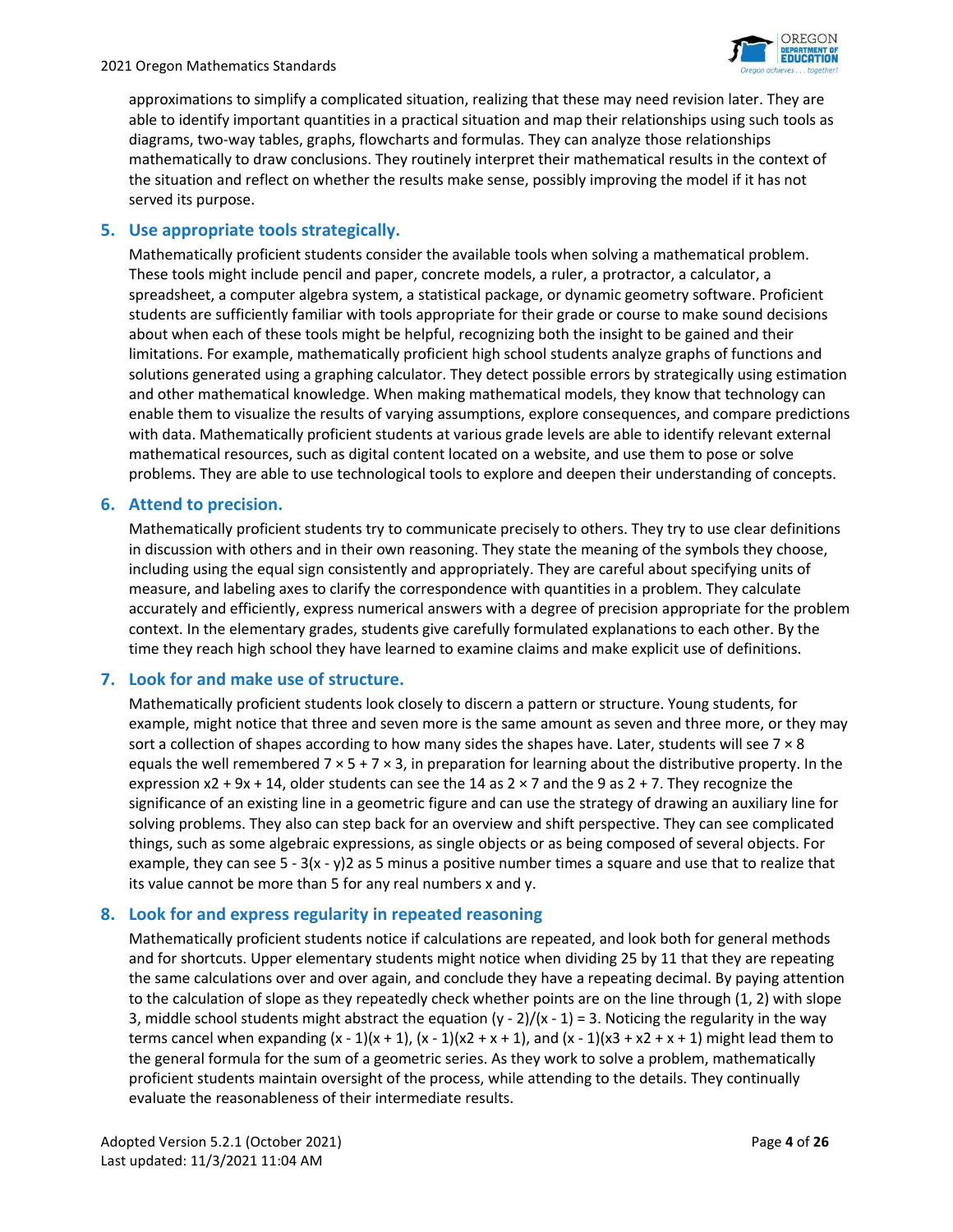

# **Kindergarten Standards**

# **Algebraic Reasoning: Operations (K.OA)**

- *K.OA.A Understand addition and subtraction.*
- K.OA.A.1 Represent addition as putting together and adding to and subtraction as taking apart and taking from using objects, drawings, physical expressions, numbers or equations.
- K.OA.A.2 Add and subtract within 10. Model authentic contexts and solve problems that use addition and subtraction within 10.
- K.OA.A.3 Using objects or drawings, and equations, decompose numbers less than or equal to 10 into pairs in more than one way.
- K.OA.A.4 By using objects, drawings, or equations, find the unknown number that makes 10 when added to a given number from 1 - 9.
- K.OA.A.5 Fluently add and subtract within 5 with accurate, efficient, and flexible strategies.

# **Numeric Reasoning: Counting and Cardinality (K.NCC)**

*K.NCC.A Know number names and the count sequence.*

- K.NCC.A.1 Orally count to 100 by ones and by tens in sequential order.
- K.NCC.A.2 Count forward beginning from a given number within 100 of a known sequence.
- K.NCC.A.3 Identify number names, write numbers, and the count sequence from 0-20. Represent a number of objects with a written number 0-20.
- *K.NCC.B Count to tell the number of objects.*
- K.NCC.B.4 Understand the relationship between numbers and quantities; connect counting to cardinality.
- K.NCC.B.5 Count to answer "how many?" questions using up to 20 objects arranged in a variety of configurations or as 10 objects in a scattered configuration. Given a number from 1-20, count out that many objects.

#### *K.NCC.C Compare numbers.*

- K.NCC.C.6 Identify whether the number of objects in one group is greater than, less than, or equal to the number of objects in another group.
- K.NCC.C.7 Compare two numbers between 1 and 10 presented as written numerals.

# **Numeric Reasoning: Base Ten Arithmetic (K.NBT)**

- *K.NBT.A Work with numbers 11-19 to gain foundations for place value.*
- K.NBT.A.1 Compose and decompose from 11 to 19 into groups of ten ones and some further ones using objects, drawings, or equations.

# **Geometric Reasoning and Measurement (K.GM)**

- *K.GM.A Identify and describe shapes.*
- K.GM.A.1 Describe objects in the environment using names of shapes and describe the relative positions of these objects in their environment.
- K.GM.A.2 Correctly name common two-dimensional and three-dimensional geometric shapes regardless of their orientations or overall size.
- K.GM.A.3 Identify shapes as two-dimensional or three-dimensional.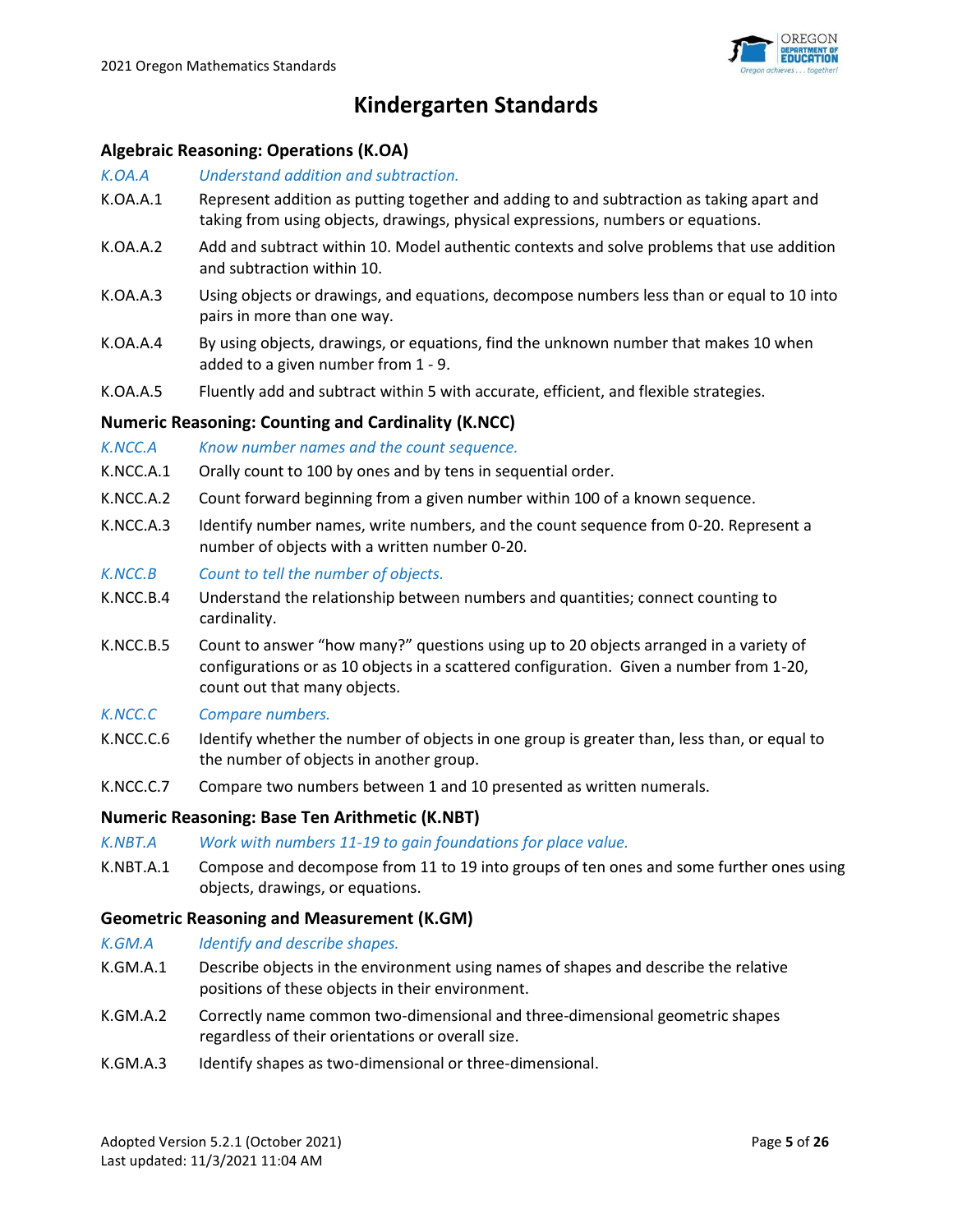

*K.GM.B Analyze, compare, create, and compose shapes.*

- K.GM.B.4 Analyze and compare two and three-dimensional shapes, in different sizes and orientations, using informal language to describe their similarities, differences, parts and attributes.
- K.GM.B.5 Represent shapes in the world by building shapes from components and drawing shapes.
- K.GM.B.6 Compose common shapes to form larger shapes.
- *K.GM.C Describe and compare measurable attributes.*
- K.GM.C.7 Describe several measurable attributes of a single object using measurable terms, such as length or weight.
- K.GM.C.8 Directly compare two objects with a measurable attribute in common, and describe which object has "more" or "less" of the attribute.

# **Data Reasoning (K.DR)**

- *K.DR.A Pose investigative questions and collect/consider data.*
- K.DR.A.1 Generate questions to investigate situations within the classroom. Collect or consider data that can naturally answer questions by sorting and counting.
- *K.DR.B Analyze, represent, and interpret data.*
- K.DR.B.2 Analyze data sets by counting the number of objects in each category and interpret results by classifying and sorting objects by count.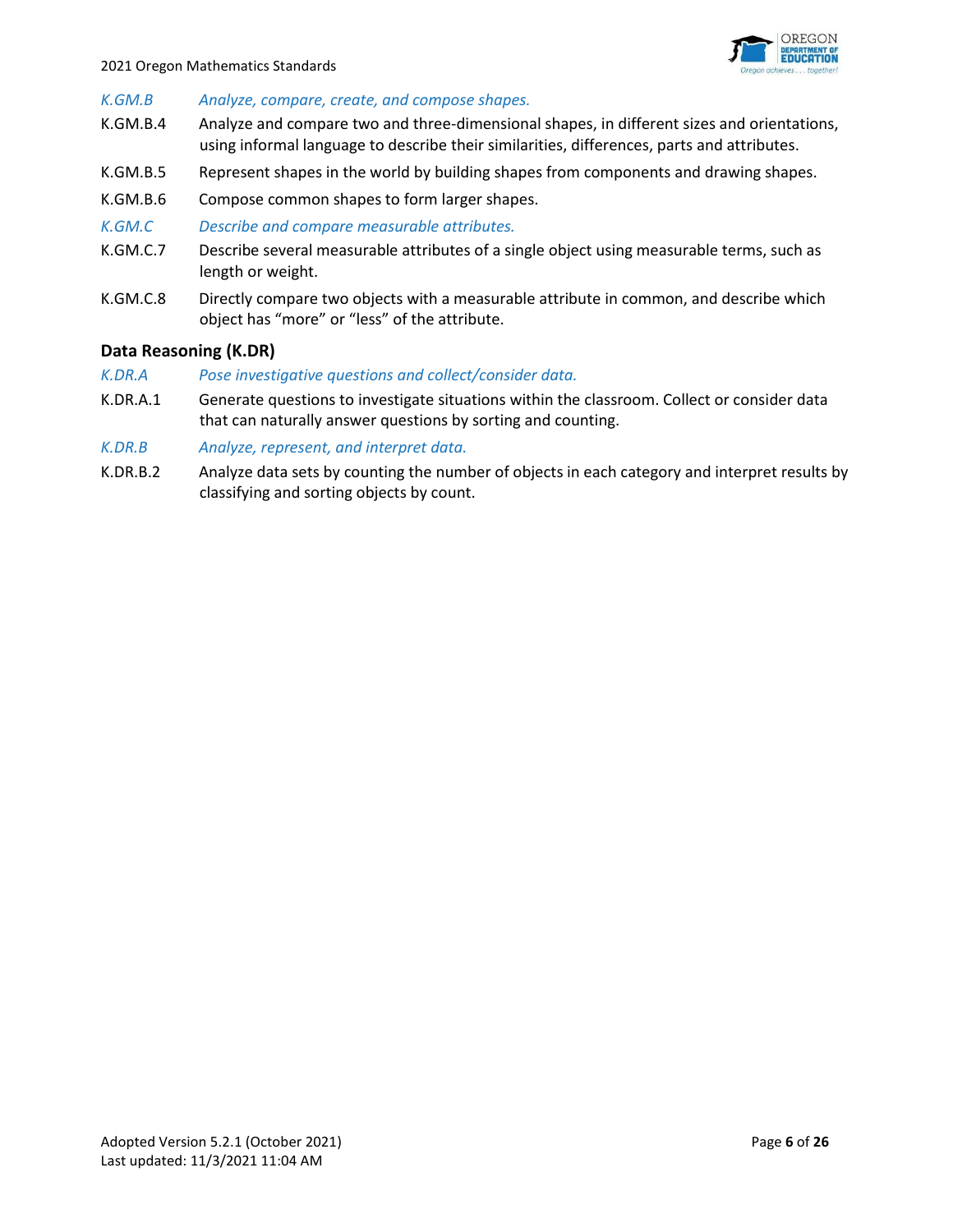

# **Grade 1 Standards**

# **Algebraic Reasoning: Operations (1.OA)**

- *1.OA.A Represent and solve problems involving addition and subtraction.*
- 1.OA.A.1 Use addition and subtraction within 20 to solve and represent problems in authentic contexts involving situations of adding to, taking from, putting together, taking apart, and comparing, with unknowns in all positions.
- 1.OA.A.2 Solve problems that call for addition of three whole numbers whose sum is less than or equal to 20 using objects, drawings or equations.
- *1.OA.B Understand and apply properties of operations and the relationship between addition and subtraction.*
- 1.OA.B.3 Apply properties of operations as strategies to add and subtract.
- 1.OA.B.4 Understand subtraction as an unknown-addend problem.
- *1.OA.C Add and subtract within 20.*
- 1.OA.C.5 Relate counting to addition and subtraction.
- 1.OA.C.6 Add and subtract within 20, demonstrating fluency for addition and subtraction within 10 with accurate, efficient, and flexible strategies.
- *1.OA.D Work with addition and subtraction equations.*
- 1.OA.D.7 Use the meaning of the equal sign to determine whether equations involving addition and subtraction are true or false.
- 1.OA.D.8 Determine the unknown whole number in an addition or subtraction equation relating three whole numbers.

#### **Numeric Reasoning: Base Ten Arithmetic (1.NBT)**

- *1.NBT.A Extend the counting sequence.*
- 1.NBT.A.1 Count to 120, starting at any number less than 120. In this range, read and write numerals and represent a number of objects with a written numeral.
- *1.NBT.B Understand place value.*
- 1.NBT.B.2 Understand 10 as a bundle of ten ones and that the two digits of a two-digit number represent amounts of tens and ones.
- 1.NBT.B.3 Compare two two-digit numbers based on meanings of the tens and ones digits, recording the results of comparisons with the symbols >, =, and <.
- *1.NBT.C Use place value understanding and properties of operations to add and subtract.*
- 1.NBT.C.4 Add within 100 using concrete using concrete or visual representations and strategies based on place value, properties of operations, and/or the relationship between addition and subtraction. Relate the strategy to a written method and explain why sometimes it is necessary to compose a ten.
- 1.NBT.C.5 Without having to count, mentally find 10 more or 10 less than a given two-digit number and explain the reasoning used.
- 1.NBT.C.6 Subtract multiples of 10 in the range 10-90 from multiples of 10 in the range 10-90 using concrete or visual representations and strategies based on place value, properties of operations, and/or the relationship between addition and subtraction. Relate the strategy and model used to a written method and explain the reasoning used.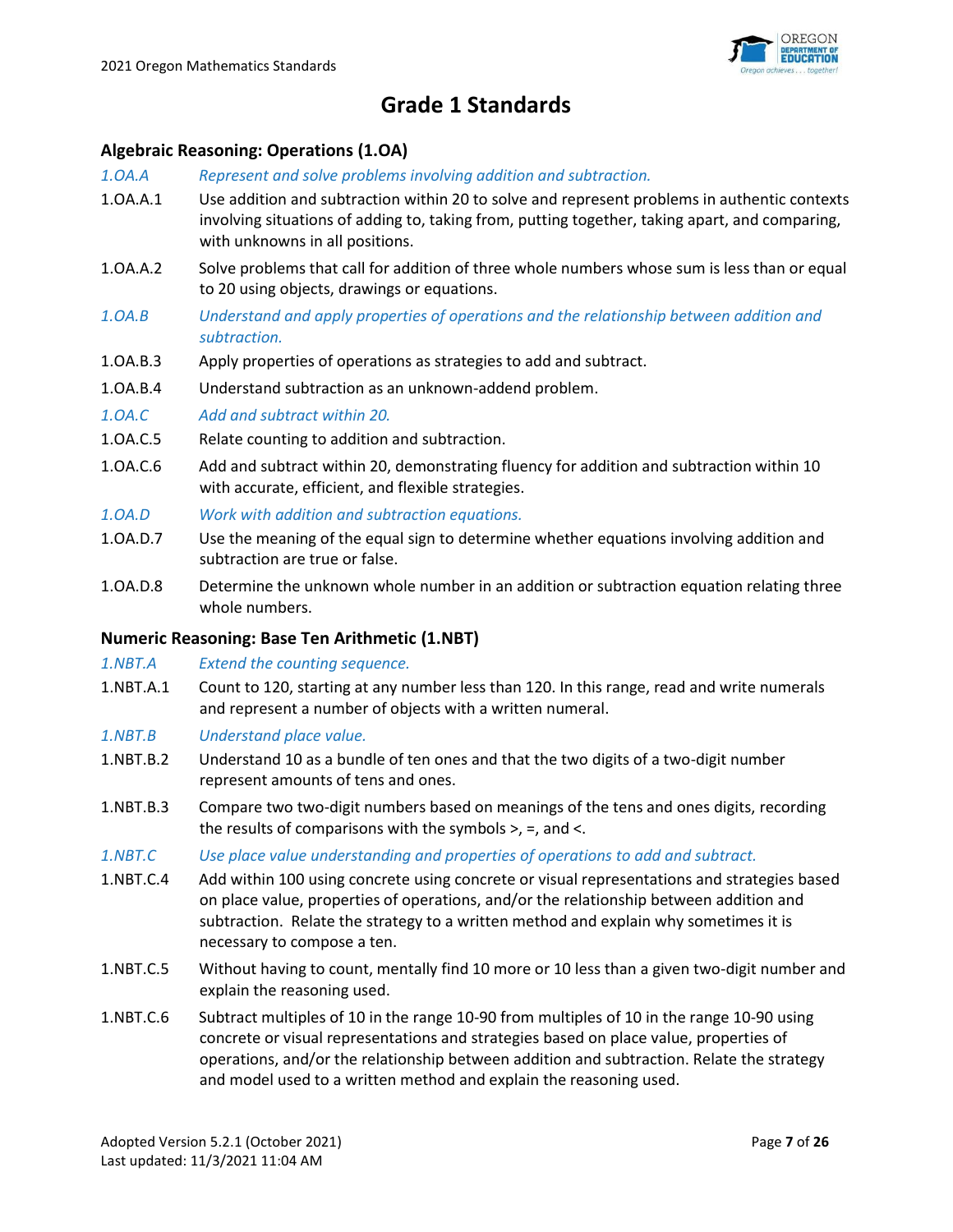

# **Geometric Reasoning and Measurement (1.GM)**

#### *1.GM.A Reason with shapes and their attributes.*

- 1.GM.A.1 Distinguish between defining attributes versus non-defining attributes for a wide variety of shapes. Build and draw shapes to possess defining attributes.
- 1.GM.A.2 Compose common two-dimensional shapes or three-dimensional shapes to create a composite shape, and create additional new shapes from composite shapes.
- 1.GM.A.3 Partition circles and rectangles into two and four equal shares. Describe the equal shares and understand that partitioning into more equal shares creates smaller shares.
- *1.GM.B Describe and compare measurable attributes.*
- 1.GM.B.4 Order three objects by length; compare the lengths of two objects indirectly by using a third object.
- 1.GM.B.5 Express the length of an object as a whole number of non-standard length units, by laying multiple copies of a shorter object (the length unit) end to end.

*1.GM.C Tell and write time.*

1.GM.C.6 Tell and write time in hours and half-hours using analog and digital clocks.

# **Data Reasoning (1.DR)**

- *1.DR.A Pose investigative questions and collect/consider data.*
- 1.DR.A.1 Generate questions to investigate situations within the classroom. Collect or consider data that can naturally answer questions by representing data visually.
- *1.DR.B Analyze, represent, and interpret data.*
- 1.DR.B.2 Analyze data sets with up to three categories by representing data visually, such as with graphs and charts, and interpret information presented to answer investigative questions.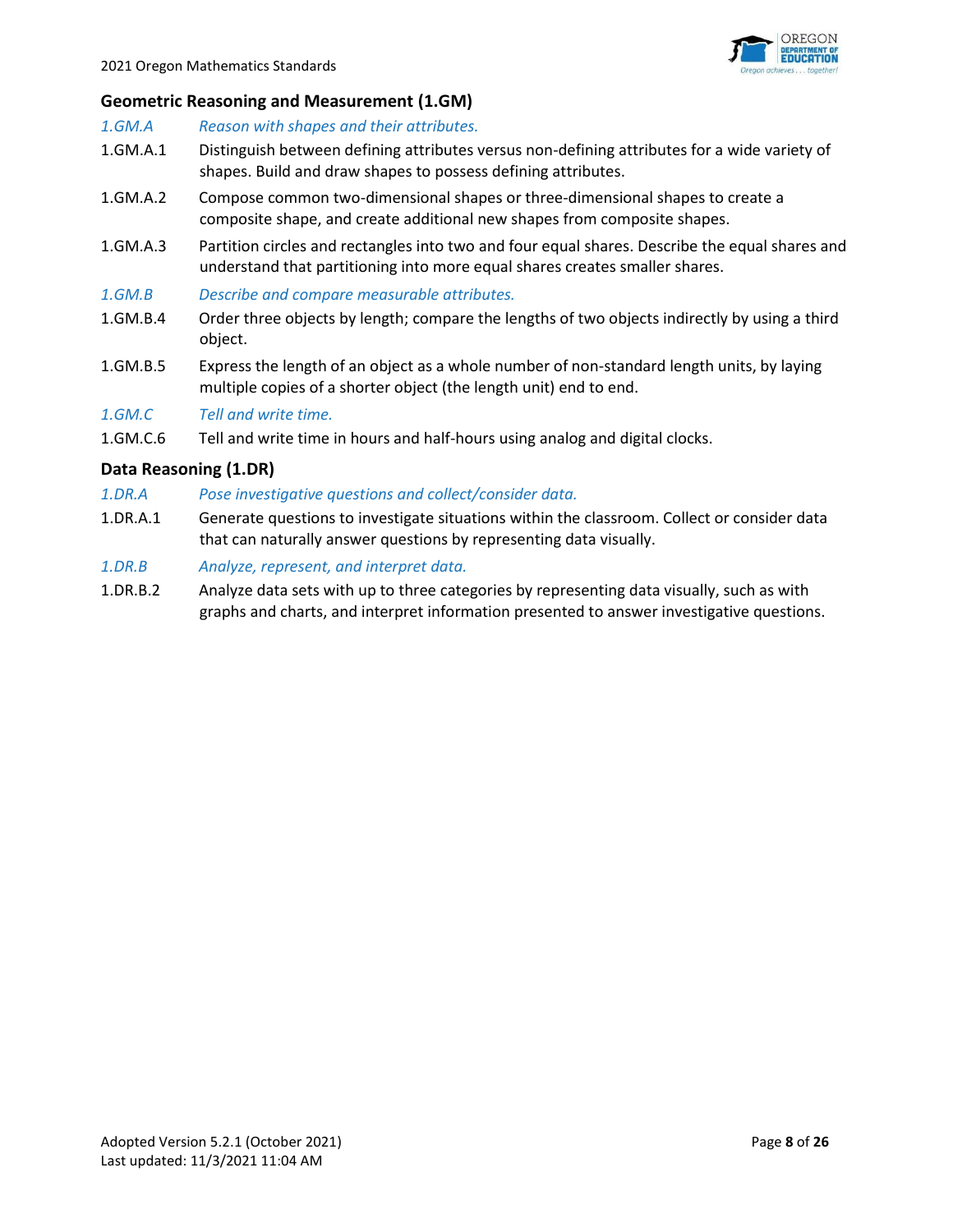

# **Grade 2 Standards**

# **Algebraic Reasoning: Operations (2.OA)**

- *2.OA.A Represent and solve problems involving addition and subtraction.*
- 2.OA.A.1 Use addition and subtraction within 100 to solve one- and two-step problems in authentic contexts by using drawings and equations with a symbol for the unknown.
- *2.OA.B Add and subtract within 20.*
- 2.OA.B.2 Fluently add and subtract within 20 using accurate, efficient, and flexible strategies and algorithms based on place value and properties of operations.
- *2.OA.C Work with equal groups of objects to gain foundations for multiplication.*
- 2.OA.C.3 Determine whether a group up to 20 objects has an odd or even number by pairing objects or counting them by 2s; record using drawings and equations including expressing an even number as a sum of two equal addends.
- 2.OA.C.4 Use addition to find the total number of objects arranged in rectangular arrays with up to 5 rows and up to 5 columns; write an equation to express the total as a sum of equal addends.

#### **Numeric Reasoning: Base Ten Arithmetic (2.NBT)**

- *2.NBT.A Understand place value.*
- 2.NBT.A.1 Understand 100 as a bundle of ten tens and that the three digits of a three-digit number represent amounts of hundreds, tens, and ones.
- 2.NBT.A.2 Count within 1000; skip-count by 5's, 10's, and 100's.
- 2.NBT.A.3 Read and write numbers to 1000 using base-ten numerals, number names, and expanded form.
- 2.NBT.A.4 Compare two three-digit numbers based on meanings of the hundreds, tens, and ones digits, using >, =, and < symbols to record the results of comparisons.
- *2.NBT.B Use place value understanding and properties of operations to add and subtract.*
- 2.NBT.B.5 Fluently add & subtract within 100 using accurate, efficient, & flexible strategies based on place value, properties of operations, and/or the relationship between addition and subtraction.
- 2.NBT.B.6 Add up to four two-digit numbers using strategies based on place value and properties of operations and describe how two different strategies result in the same sum.
- 2.NBT.B.7 Add and subtract within 1000 using concrete or visual representations and strategies based on place value, properties of operations, and/or the relationship between addition and subtraction. Relate the strategy to a written method and explain why sometimes it is necessary to compose or decompose tens or hundreds.
- 2.NBT.B.8 Without having to count, mentally find 10 more or 10 less and 100 more or 100 less than a given three-digit number.
- 2.NBT.B.9 Explain why strategies to add and subtract work using properties of operations and the relationship between addition and subtraction.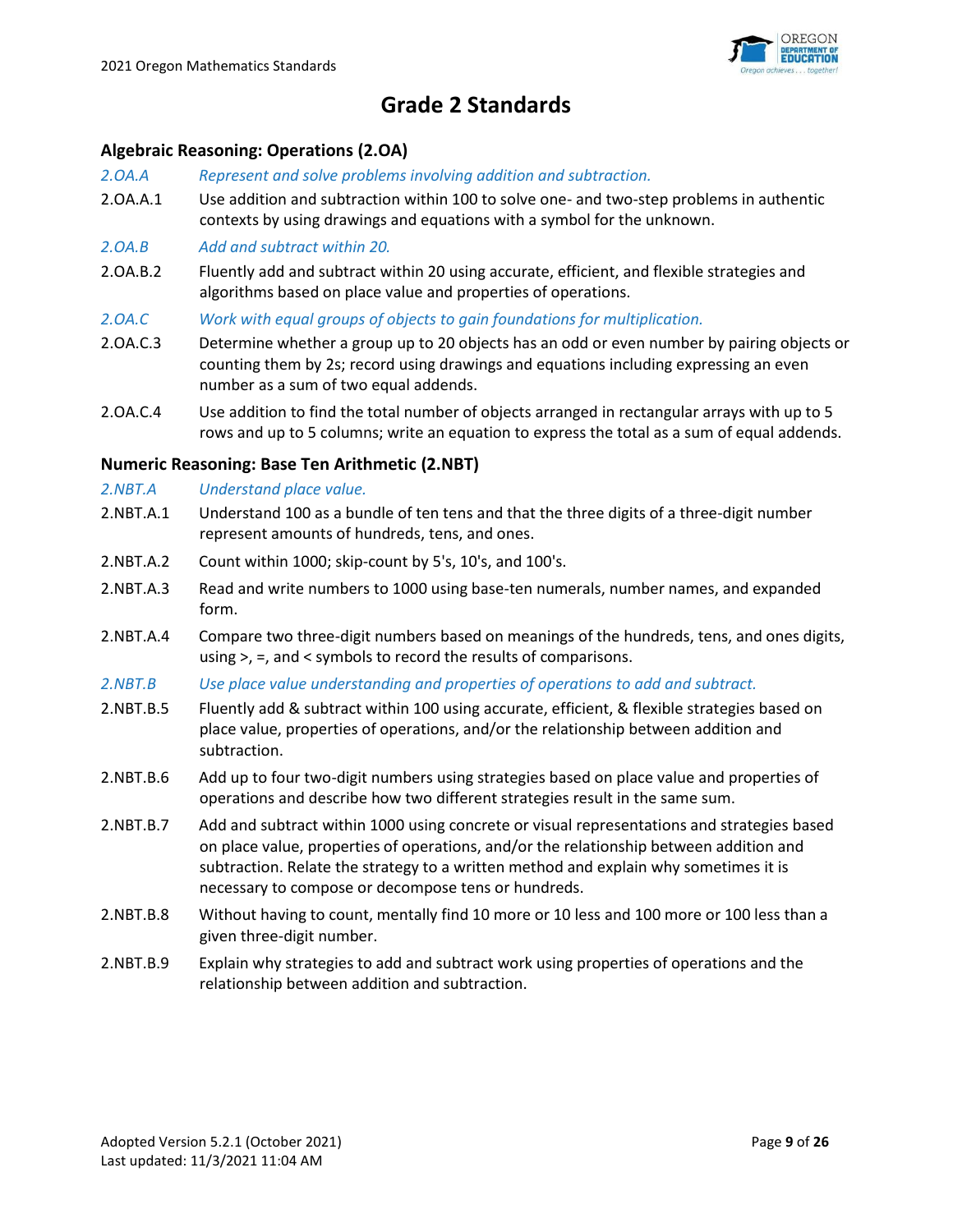

#### **Geometric Reasoning and Measurement (2.GM)**

#### *2.GM.A Reason with shapes and their attributes.*

- 2.GM.A.1 Recognize and draw shapes having specified attributes, such as a given number of angles or a given number of equal faces.
- 2.GM.A.2 Partition a rectangle into rows and columns of same-size squares and count to find the total number of them.
- 2.GM.A.3 Partition circles and rectangles into two, three, or four equal parts. Recognize that equal parts of identical wholes need not have the same shape.
- *2.GM.B Measure and estimate lengths in standard units.*
- 2.GM.B.4 Measure the length of an object by selecting and using appropriate measurement tools.
- 2.GM.B.5 Measure the length of an object using two different length units and describe how the measurements relate to the size of the unit chosen.
- 2.GM.B.6 Estimate lengths using units of inches, feet, yards, centimeters, and meters.
- 2.GM.B.7 Measure two objects and determine the difference in their lengths in terms of a standard length unit.
- *2.GM.C Relate addition and subtraction to length.*
- 2.GM.C.8 Use addition and subtraction within 100 to solve problems in authentic contexts involving lengths that are given in the same units.
- 2.GM.C.9 Represent whole number lengths on a number line diagram; use number lines to find sums and differences within 100.
- *2.GM.D Work with time and money.*
- 2.GM.D.10 Tell and write time from analog and digital clocks to the nearest five minutes, using a.m. and p.m.
- 2.GM.D.11 Solve problems in authentic contexts involving dollar bills, quarters, dimes, nickels, and pennies, using \$ (dollars) and c (cents) symbols appropriately.

# **Data Reasoning (2.DR)**

- *2.DR.A Pose investigative questions and collect/consider data.*
- 2.DR.A.1 Generate questions to investigate situations within the classroom. Collect or consider data that can naturally answer questions by using measurements with whole-number units.
- *2.DR.B Analyze, represent, and interpret data.*
- 2.DR.B.2 Analyze data with a single-unit scale and interpret information presented to answer investigative questions.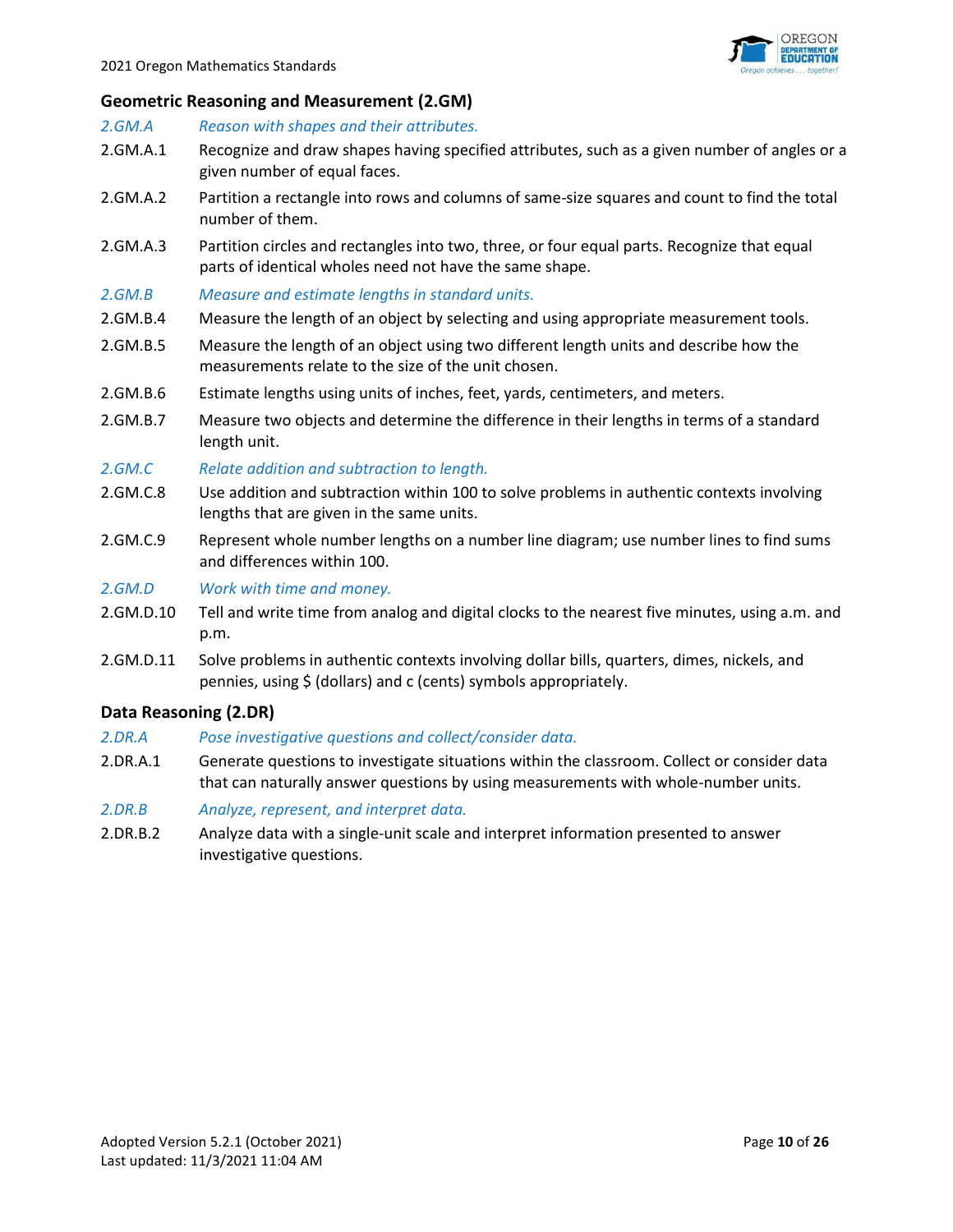

# **Grade 3 Standards**

# **Algebraic Reasoning: Operations (3.OA)**

- *3.OA.A Represent and solve problems involving addition and subtraction.*
- 3.OA.A.1 Represent and interpret multiplication of two factors as repeated addition of equal groups.
- 3.OA.A.2 Represent and interpret whole-number quotients as dividing an amount into equal sized groups.
- 3.OA.A.3 Use multiplication and division within 100 to solve problems in authentic contexts involving equal groups, arrays, and/or measurement quantities.
- 3.OA.A.4 Determine the unknown number in a multiplication or division equation relating three whole numbers by applying the understanding of the inverse relationship of multiplication and division.
- *3.OA.B Understand properties of multiplication and the relationship between multiplication and division.*
- 3.OA.B.5 Apply properties of operations as strategies to multiply and divide.
- 3.OA.B.6 Understand division as an unknown-factor in a multiplication problem.
- *3.OA.C Multiply and divide within 100.*
- 3.OA.C.7 Fluently multiply and divide within 100 using accurate, efficient, and flexible strategies and algorithms based on place value and properties of operations.
- *3.OA.D Solve problems involving the four operations, and identify and explain patterns in arithmetic.*
- 3.OA.D.8 Solve two-step problems in authentic contexts that use addition, subtraction, multiplication, and division in equations with a letter standing for the unknown quantity.
- 3.OA.D.9 Identify and explain arithmetic patterns using properties of operations, including patterns in the addition table or multiplication table.

# **Numeric Reasoning: Base Ten Arithmetic (3.NBT)**

- *3.NBT.A Use place value understanding and properties of operations to perform multi-digit arithmetic.*
- 3.NBT.A.1 Use place value understanding to round whole numbers within 1000 to the nearest 10 or 100.
- 3.NBT.A.2 Fluently add and subtract within 1000 using accurate, efficient, and flexible strategies and algorithms based on place value and properties of operations.
- 3.NBT.A.3 Find the product of one-digit whole numbers by multiples of 10 in the range 10-90, such as 9 x 80. Students use a range of strategies and algorithms based on place value and properties of operations.

# **Numeric Reasoning: Fractions (3.NF)**

# *3.NF.A Develop understanding of fractions as numbers.*

- 3.NF.A.1 Understand the concept of a unit fraction and explain how multiple copies of a unit fraction form a non-unit fraction.
- 3.NF.A.2 Understand a fraction as a number on the number line; Represent fractions on a number line diagram.
- 3.NF.A.3 Explain equivalence of fractions in special cases, and compare fractions by reasoning about their size.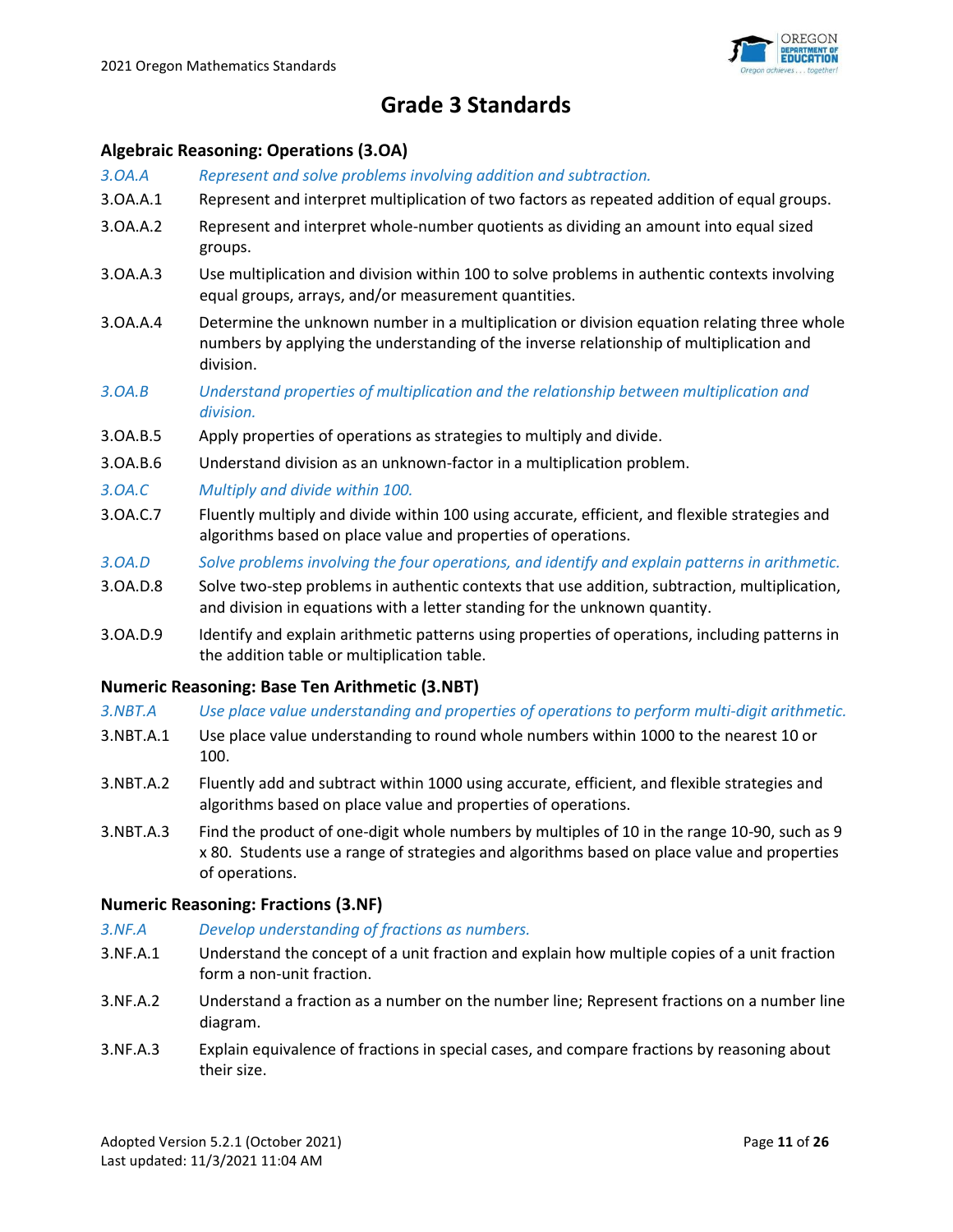

#### **Geometric Reasoning and Measurement (3.GM)**

- *3.GM.A Reason with shapes and their attributes.*
- 3.GM.A.1 Understand that shapes in different categories may share attributes and that shared attributes can define a larger category.
- 3.GM.A.2 Partition shapes into parts with equal areas and express the area of each part as a unit fraction of the whole.
- *3.GM.B Solve problems involving measurement and estimation.*
- 3.GM.B.3 Tell, write, and measure time to the nearest minute. Solve problems in authentic contexts that involve addition and subtraction of time intervals in minutes.
- 3.GM.B.4 Measure, estimate and solve problems in authentic contexts that involve liquid volumes and masses of objects using standard units of grams (g), kilograms (kg), and liters (l).
- *3.GM.C Geometric measurement: understand concepts of area and relate area to multiplication and to addition.*
- 3.GM.C.5 Recognize area as an attribute of plane figures and understand concepts of area measurement presented in authentic contexts by tiling and counting unit squares.
- 3.GM.C.6 Measure areas by counting standard and non-standard unit squares.
- 3.GM.C.7 Relate area to multiplication and addition. Use relevant representations to solve problems in authentic contexts.
- *3.GM.D Geometric measurement: recognize perimeter.*
- 3.GM.D.8 Solve problems involving authentic contexts for perimeters of polygons.

#### **Data Reasoning (3.DR)**

- *3.DR.A Pose investigative questions and collect/consider data.*
- 3.DR.A.1 Generate questions to investigate situations within the classroom, school or community. Collect or consider measurement data that can naturally answer questions by using information presented in a scaled picture and/or bar graph.
- *3.DR.B Analyze, represent, and interpret data.*
- 3.DR.B.2 Analyze measurement data with a scaled picture graph or a scaled bar graph to represent a data set with several categories. Interpret information presented to answer investigative questions.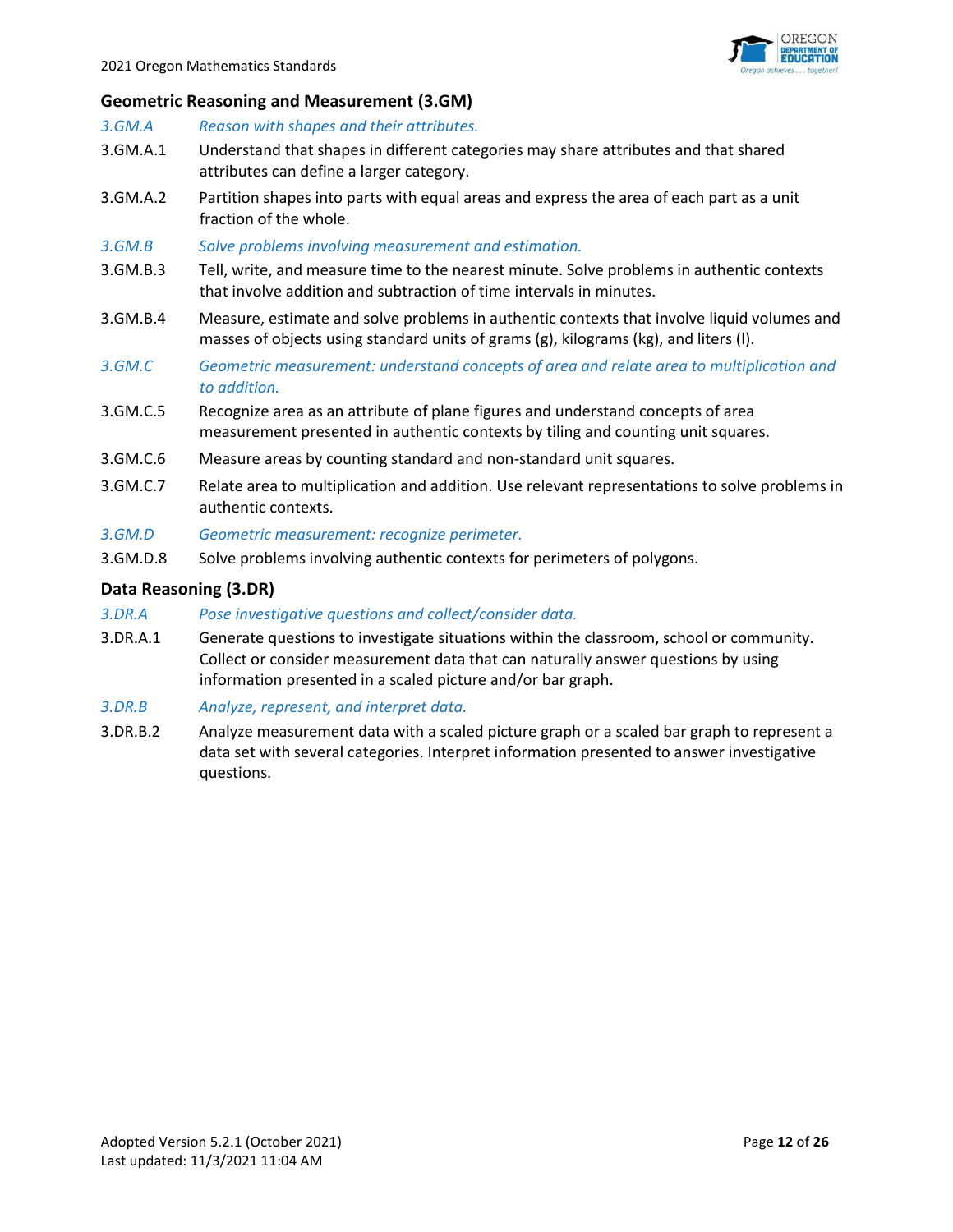

# **Grade 4 Standards**

# **Algebraic Reasoning: Operations (4.OA)**

- *4.OA.A Use the four operations with whole numbers to solve problems.*
- 4.OA.A.1 Interpret a multiplication equation as comparing quantities. Represent verbal statements of multiplicative comparisons as equations.
- 4.OA.A.2 Multiply or divide to solve problems in authentic contexts involving multiplicative comparison, distinguishing multiplicative comparison from additive comparison.
- 4.OA.A.3 Solve multistep problems in authentic contexts using whole numbers and having wholenumber answers using the four operations, including problems in which remainders must be interpreted.

#### *4.OA.B Gain familiarity with factors and multiples.*

- 4.OA.B.4 Find all factor pairs for a whole number in the range 1-100. Determine whether a given whole number in the range of 1-100 is a multiple of a given one-digit number, and whether it is prime or composite.
- *4.OA.C Generate and analyze patterns.*
- 4.OA.C Analyze a number, visual, or contextual pattern that follows a given rule.

# **Numeric Reasoning: Base Ten Arithmetic (4.NBT)**

- *4.NBT.A Generalize place value understanding for multi-digit whole numbers.*
- 4.NBT.A.1 Recognize that in a multi-digit whole number, a digit in one place represents ten times what it represents in the place to its right.
- 4.NBT.A.2 Read and write multi-digit whole numbers using base-ten numerals, number names, and expanded form. Use understandings of place value within these forms to compare two multidigit numbers using >, =, and < symbols.
- 4.NBT.A.3 Use place value understanding to round multi-digit whole numbers to any place.
- *4.NBT.B Use place value understanding and properties of operations to perform multi-digit arithmetic.*
- 4.NBT.B.4 Fluently add and subtract multi-digit whole numbers using accurate, efficient, and flexible strategies and algorithms based on place value and properties of operations.
- 4.NBT.B.5 Use representations and strategies to multiply a whole number of up to four digits by a onedigit number, and a two-digit number by a two-digit number using strategies based on place value and the properties of operations.
- 4.NBT.B.6 Use representations and strategies to find whole-number quotients and remainders with up to four-digit dividends and one-digit divisors using strategies based on place value, the properties of operations, and/or the relationship between multiplication and division.

# **Numeric Reasoning: Fractions (4.NF)**

#### *4.NF.A Extend understanding of fraction equivalence and ordering.*

- 4.NF.A.1 Use visual fraction representations to recognize, generate, and explain relationships between equivalent fractions.
- 4.NF.A.2 Compare two fractions with different numerators and/or different denominators, record the results with the symbols >, =, or <, and justify the conclusions.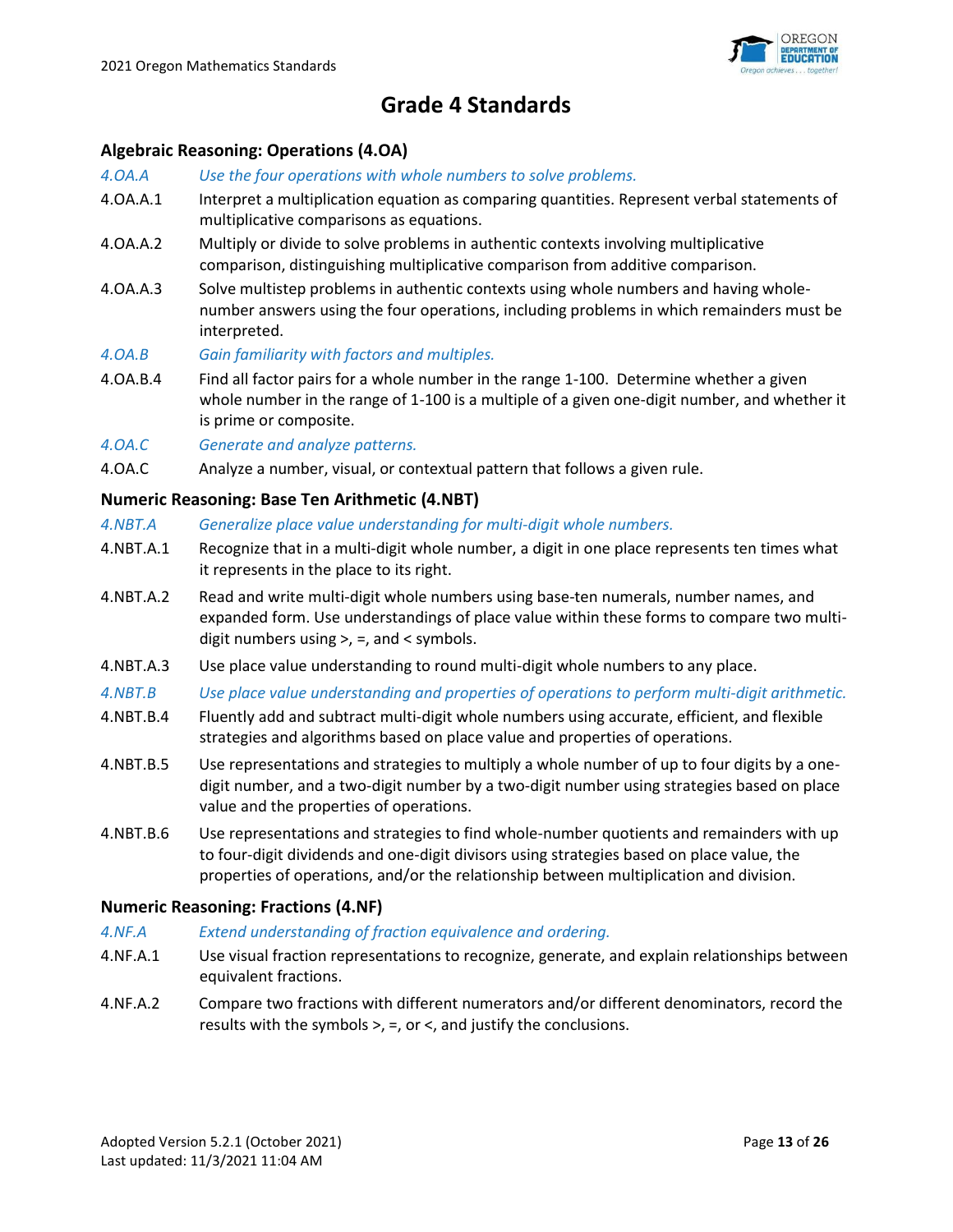

#### *4.NF.B Build fractions from unit fractions.*

- 4.NF.B.3 Understand a fraction (a/b) as the sum (a) of fractions of the same denominator (1/b). Solve problems in authentic contexts involving addition and subtraction of fractions referring to the same whole and having like denominators.
- 4.NF.B.4 Apply and extend previous understandings of multiplication to multiply a fraction by a whole number. Represent and solve problems in authentic contexts involving multiplication of a fraction by a whole number.
- *4.NF.C Understand decimal notation for fractions, and compare decimal fractions.*
- 4.NF.C.5 Demonstrate and explain the concept of equivalent fractions with denominators of 10 and 100, using concrete materials and visual models. Add two fractions with denominators of 10 and 100.
- 4.NF.C.6 Use and interpret decimal notation for fractions with denominators 10 or 100.
- 4.NF.C.7 Use decimal notation for fractions with denominators 10 or 100. Compare two decimals to hundredths place by reasoning about their size, and record the comparison using the symbols  $>$ ,  $=$ , or  $\lt$ .

#### **Geometric Reasoning and Measurement (4.GM)**

*4.GM.A Draw and identify lines and angles, and classify shapes by properties of their lines and angles.*

- 4.GM.A.1 Explore, investigate, and draw points, lines, line segments, rays, angles, and perpendicular and parallel lines. Identify these in two-dimensional figures.
- 4.GM.A.2 Classify two-dimensional figures based on the presence or absence of parallel or perpendicular lines, or the presence or absence of angles of a specified size.
- 4.GM.A.3 Recognize and draw a line of symmetry for a two dimensional figure.
- *4.GM.B Solve problems involving measurement and conversion of measurements.*
- 4.GM.B.4 Know relative sizes of measurement units and express measurements in a larger unit in terms of a smaller unit.
- 4.GM.B.5 Apply knowledge of the four operations and relative size of measurement units to solve problems in authentic contexts that include familiar fractions or decimals.
- 4.GM.B.6 Apply the area and perimeter formulas for rectangles in authentic contexts and mathematical problems.
- *4.GM.C Geometric measurement: understand concepts of angle and measure angles.*
- 4.GM.C.7 Recognize angles as geometric shapes that are formed wherever two rays share a common endpoint. Understand and apply concepts of angle measurement.
- 4.GM.C.8 Measure angles in whole-number degrees using a protractor. Sketch angles of specified measure.
- 4.GM.C.9 Recognize angle measure as additive. When an angle is decomposed into non-overlapping parts, the angle measure of the whole is the sum of the angle measures of the parts.

# **Data Reasoning (4.DR)**

- *4.DR.A Pose investigative questions and collect/consider data.*
- 4.DR.A.1 Generate questions to investigate situations within the classroom, school or community. Determine strategies for collecting or considering data involving addition and subtraction of fractions that can naturally answer questions by using information presented in line plots.
- *4.DR.B Analyze, represent, and interpret data.*
- 4.DR.B.2 Analyze line plots to display a distribution of numerical measurement data, which include displays of data sets of fractional measurements with the same denominator. Interpret information presented to answer investigative questions.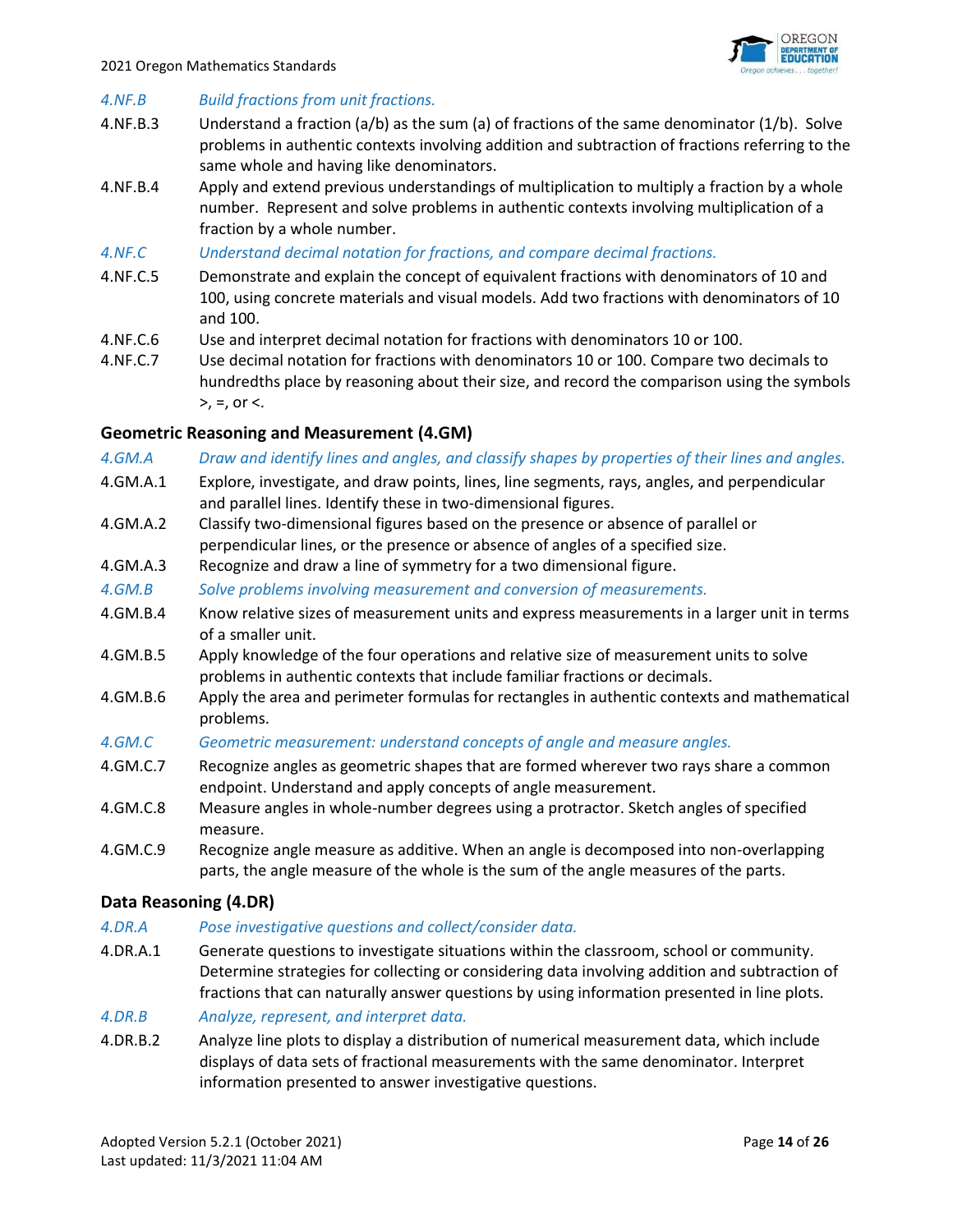

# **Grade 5 Standards**

# **Algebraic Reasoning: Operations (5.OA)**

- *5.OA.A Write and interpret numerical expressions.*
- 5.OA.A.1 Write and evaluate numerical expressions that include parentheses.
- 5.OA.A.2 Write expressions that record calculations with numbers, and interpret numerical expressions without evaluating them.
- *5.OA.B Analyze patterns and relationships.*
- 5.OA.B.3 Generate two numerical patterns using two given rules. Identify and analyze relationships between corresponding terms. Form ordered pairs consisting of corresponding terms from the two patterns and graph them on a coordinate plane.

# **Numeric Reasoning: Base Ten Arithmetic (5.NBT)**

#### *5.NBT.A Understand the place value system.*

- 5.NBT.A.1 Recognize that in a multi-digit number, a digit in one place represents 10 times as much as it represents in the place to its right and 1/10 of what it represents in the place to its left.
- 5.NBT.A.2 Use whole number exponents to denote powers of 10 and explain the patterns in placement of digits that occur when multiplying and/or dividing whole numbers and decimals by powers of 10.
- 5.NBT.A.3 Read, write, and compare decimals to thousandths.
- 5.NBT.A.4 Use place value understanding to round decimals to any place.
- *5.NBT.B Perform operations with multi-digit whole numbers and with decimals to hundredths.*
- 5.NBT.B.5 Fluently multiply multi-digit whole numbers using accurate, efficient, and flexible strategies and algorithms based on place value and properties of operations.
- 5.NBT.B.6 Use a variety of representations and strategies to find whole-number quotients of whole numbers with up to four-digit dividends and two-digit divisors.
- 5.NBT.B.7 Use a variety of representations and strategies to add, subtract, multiply, and divide decimals to hundredths. Relate the strategy to a written method and explain the reasoning used.

# **Numeric Reasoning: Fractions (5.NF)**

- *5.NF.A Use equivalent fractions as a strategy to add and subtract fractions.*
- 5.NF.A.1 Add and subtract fractions with unlike denominators, including common fractions larger than one and mixed numbers.
- 5.NF.A.2 Solve problems in authentic contexts involving addition and subtraction of fractions with unlike denominators, including common fractions larger than one and mixed numbers.
- *5.NF.B Apply and extend previous understandings of multiplication and division.*
- 5.NF.B.3 Interpret a fraction as division of the numerator by the denominator ( $a/b = a \div b$ ). Solve problems in authentic contexts involving division of whole numbers that result in answers that are common fractions or mixed numbers.
- 5.NF.B.4 Apply and extend previous understanding and strategies of multiplication to multiply a fraction or whole number by a fraction. Multiply fractional side lengths to find areas of rectangles, and represent fractional products as rectangular areas.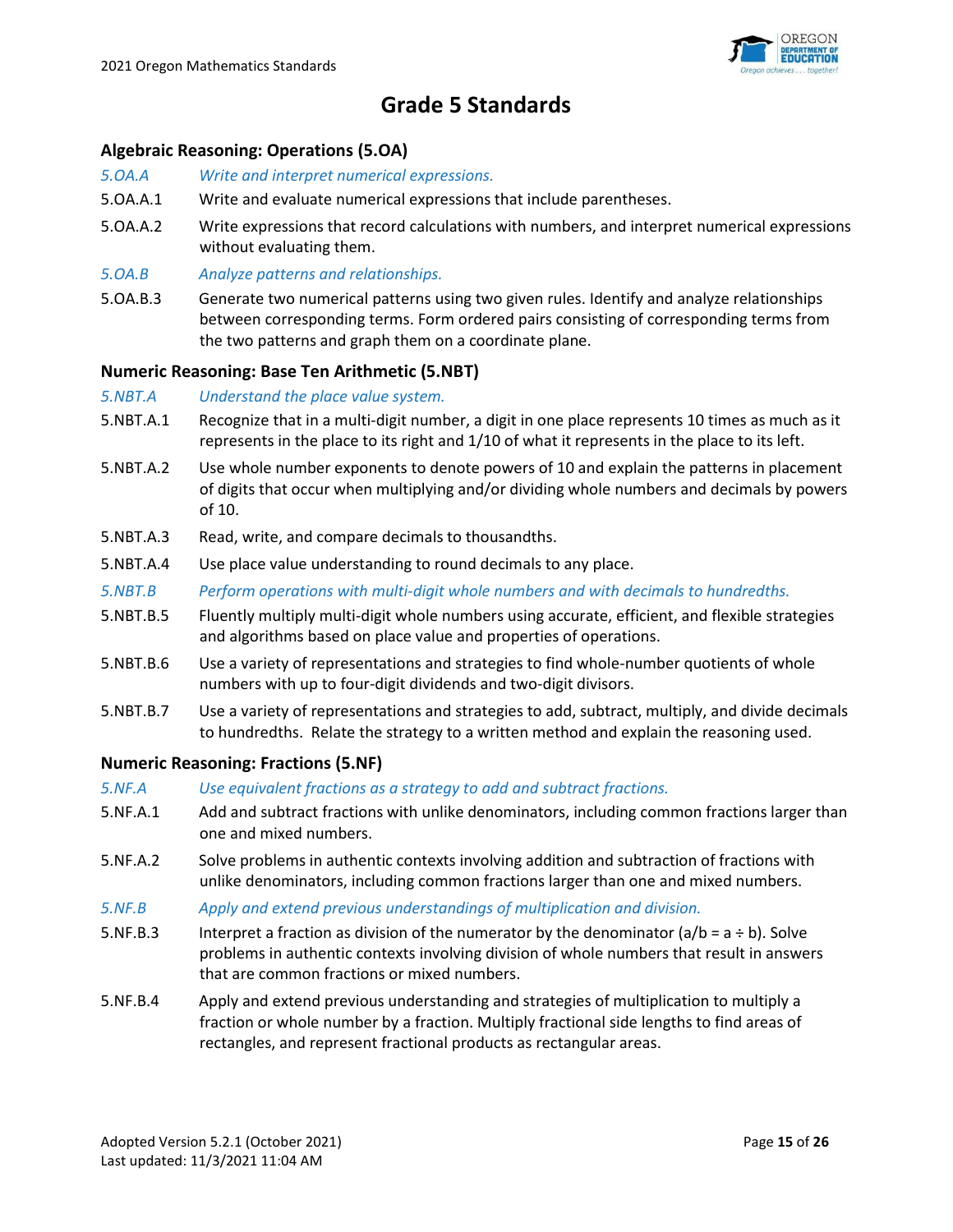

- 5.NF.B.5 Apply and extend previous understandings of multiplication and division to represent and calculate multiplication and division of fractions. Interpret multiplication as scaling (resizing) by comparing the size of products of two factors.
- 5.NF.B.6 Solve problems in authentic contexts involving multiplication of common fractions and mixed numbers.
- 5.NF.B.7 Apply and extend previous understandings of division to divide unit fractions by whole numbers and whole numbers by unit fractions, including solving problems in authentic contexts.

# **Geometric Reasoning and Measurement (5.GM)**

- *5.GM.A Graph points on the coordinate plane to solve real-world and mathematical problems.*
- 5.GM.A.1 Graph and name coordinate points in the first quadrant using the standard (x, y) notation. Understand the coordinate points values represent the distance traveled along the horizontal x-axis and vertical y-axis.
- 5.GM.A.2 Represent authentic contexts and mathematical problems by graphing points in the first quadrant of the coordinate plane. Interpret the meaning of the coordinate values based on the context of a given situation.
- *5.GM.B Classify two-dimensional figures into categories based on their properties.*
- 5.GM.B.3 Classify two-dimensional figures within a hierarchy based on their geometrical properties, and explain the relationship across and within different categories of these figures.
- *5.GM.C Convert like measurement units within a given measurement system.*
- 5.GM.C.4 Convert between different-sized standard measurement units within a given measurement system. Use these conversions in solving multi-step problems in authentic contexts.
- *5.GM.D Geometric measurement: understand concepts of volume.*
- 5.GM.D.5 Recognize that volume is a measurable attribute of solid figures.
- 5.GM.D.6 Measure the volume of a rectangular prism by counting unit cubes using standard and nonstandard units.
- 5.GM.D.7 Relate volume of rectangular prisms to the operations of multiplication and addition. Solve problems in authentic contexts involving volume using a variety of strategies.

# **Data Reasoning (5.DR)**

- *5.DR.A Pose investigative questions and collect/consider data.*
- 5.DR.A.1 Generate questions to investigate situations within the classroom, school or community. Determine strategies for collecting or considering data involving operations with fractions for this grade that can naturally answer questions by using information presented in line plots.
- *5.DR.B Analyze, represent, and interpret data.*
- 5.DR.B.2 Analyze graphical representations and describe the distribution of the numerical data through line plots or categorical data through bar graphs. Interpret information presented to answer investigative questions.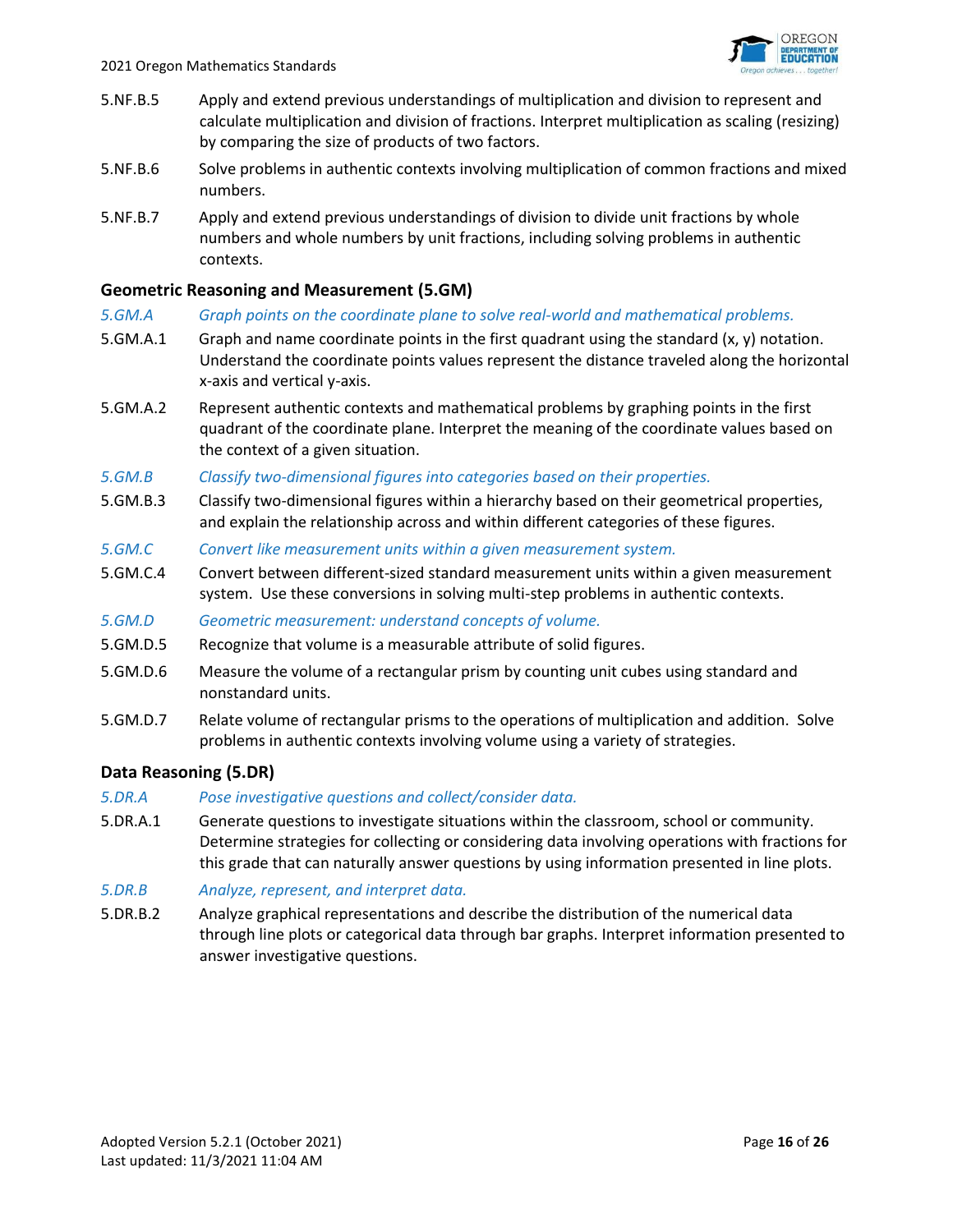

# **Grade 6 Standards**

# **Algebraic Reasoning: Expressions and Equations (6.AEE)**

- *6.AEE.A Apply and extend previous understandings of arithmetic to algebraic expressions.*
- 6.AEE.A.1 Write and evaluate numerical expressions involving whole-number bases and exponents.
- 6.AEE.A.2 Write, read, and evaluate expressions in which letters stand for numbers. Apply knowledge of common mathematical terms to move between the verbal and mathematical forms of an expression including expressions that arise from authentic contexts.
- 6.AEE.A.3 Apply the properties of operations to generate equivalent expressions and to determine when two expressions are equivalent.
- *6.AEE.B Reason about and solve one-variable equations and inequalities.*
- 6.AEE.B.4 Understand solving an equation or inequality as a process of answering which values from a specified set, if any, make the equation or inequality true. Use substitution to determine which number(s) in a given set make an equation or inequality true.
- 6.AEE.B.5 Use variables to represent numbers and write expressions when solving problems in authentic contexts.
- 6.AEE.B.6 Write and solve equations of the form  $x + p = q$  and  $px = q$  in problems that arise from authentic contexts for cases in which p, q and x are all nonnegative rational numbers.
- 6.AEE.B.7 Write inequalities of the form  $x > c$  and  $x < c$  to represent constraints or conditions to solve problems in authentic contexts. Describe and graph on a number line solutions of inequalities of the form  $x > c$  and  $x < c$ .
- *6.AEE.C Represent and analyze quantitative relationships between dependent and independent variables.*
- 6.AEE.C.8 Use variables to represent and analyze two quantities to solve problems in authentic contexts. Including those that change in relationship to one another; write an equation to express one quantity in terms of the other quantity.

# **Proportional Reasoning: Ratios and Proportions (6.RP)**

- *6.RP.A Understand ratio concepts and use ratio reasoning to solve problems.*
- 6.RP.A.1 Understand the concept of a ratio in authentic contexts, and use ratio language to describe a ratio relationship between two quantities.
- 6.RP.A.2 Understand the concept of a unit rate in authentic contexts and use rate language in the context of a ratio relationship.
- 6.RP.A.3 Use ratio and rate reasoning to solve problems in authentic contexts that use equivalent ratios, unit rates, percents, and/or measurement units.

# **Numeric Reasoning: Number Systems (6.NS)**

- *6.NS.A Apply and extend previous understandings of multiplication and division to divide fractions by fractions.*
- 6.NS.A.1 Represent, interpret, and compute quotients of fractions to solve problems in authentic contexts involving division of fractions by fractions.
- *6.NS.B Compute fluently with multi-digit numbers and find common factors and multiples.*
- 6.NS.B.2 Fluently divide multi-digit numbers using accurate, efficient, and flexible strategies and algorithms based on place value and properties of operations.
- 6.NS.B.3 Fluently add, subtract, multiply, and divide positive rational numbers using accurate, efficient, and flexible strategies and algorithms.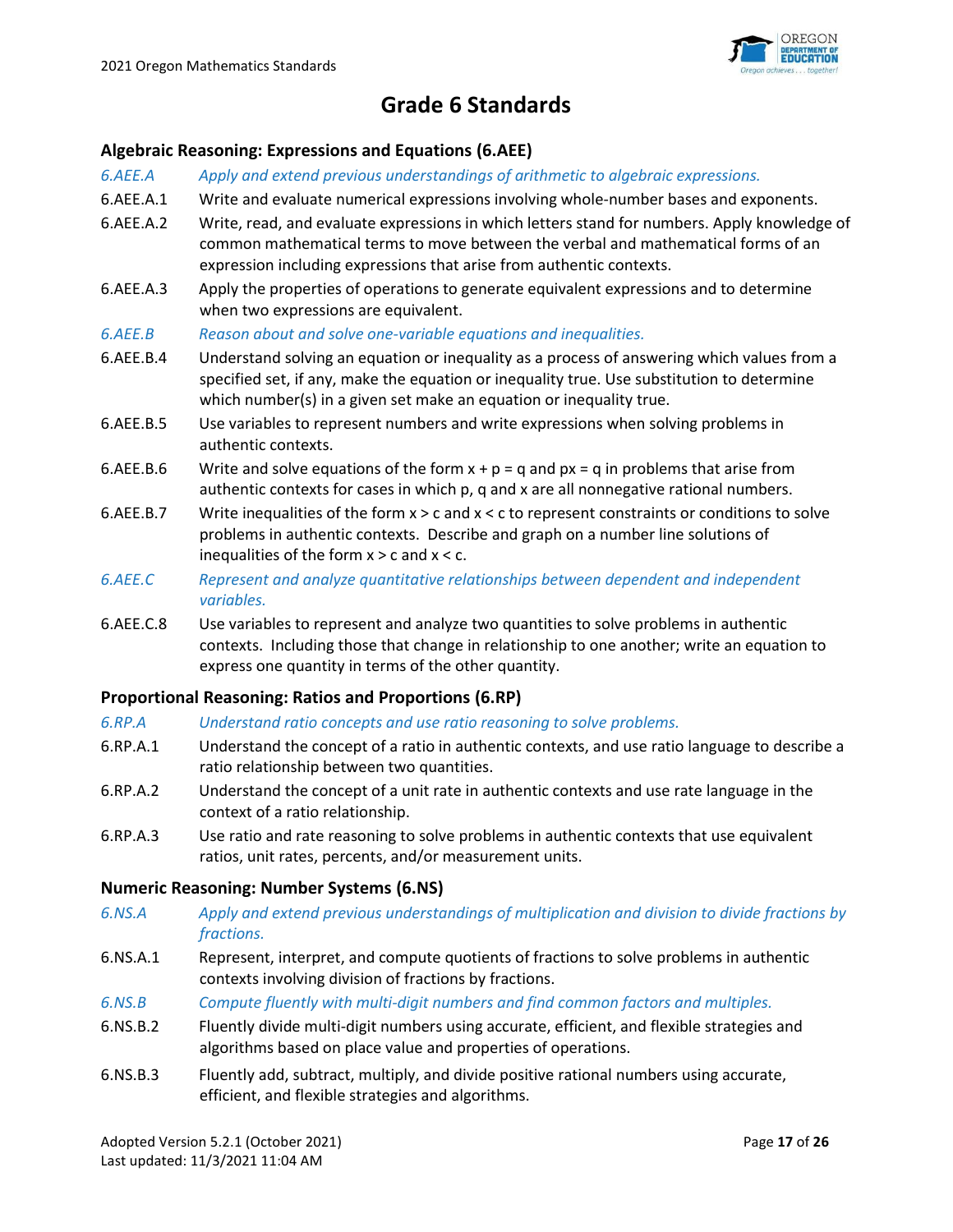

- 6.NS.B.4 Determine greatest common factors and least common multiples using a variety of strategies. Apply the distributive property to express a sum of two whole numbers 1–100 with a common factor as a multiple of a sum of two whole numbers with no common factor.
- *6.NS.C Apply and extend previous understandings of numbers to the system of rational numbers.*
- 6.NS.C.5 Understand that positive and negative numbers are used together to describe quantities having opposite directions or values. Use positive and negative numbers to represent quantities in authentic contexts, explaining the meaning of zero in each situation.
- 6.NS.C.6 Represent a rational number as a point on the number line. Extend number line diagrams and coordinate axes to represent points on the line and in the coordinate plane with negative number coordinates.
- 6.NS.C.7 Interpret statements of inequality as statements about the relative position of two numbers on a number line diagram. Write, interpret, and explain statements of order for rational numbers and absolute value in authentic applications.
- 6.NS.C.8 Graph points in all four quadrants of the coordinate plane to solve problems in authentic contexts. Include use of coordinates and absolute value to find distances between points with the same first coordinate or the same second coordinate.

# **Geometric Reasoning and Measurement (6.GM)**

- *6.GM.A Solve real-world and mathematical problems involving area, surface area, and volume.*
- 6.GM.A.1 Find the area of triangles, quadrilaterals, and other polygons by composing into rectangles or decomposing into triangles and other shapes. Apply these techniques to solve problems in authentic contexts.
- 6.GM.A.2 Find the volume of a right rectangular prism with fractional edge lengths by filling it with unit cubes of appropriate unit fraction edge lengths. Connect and apply to the formulas  $V = I w h$ and  $V = b$  h to find volumes of right rectangular prisms with fractional edge lengths to solve problems in authentic contexts.
- 6.GM.A.3 Draw polygons in the four quadrant coordinate plane given coordinates for the vertices and find the length of a side. Apply these techniques to solve problems in authentic contexts.
- 6.GM.A.4 Represent three-dimensional figures using nets made up of rectangles and triangles, and use the nets to find the surface area of these figures, including those from authentic contexts.

# **Data Reasoning (6.DR)**

- *6.DR.A Formulate Statistical Investigative Questions.*
- 6.DR.A.1 Formulate and recognize statistical investigative questions as those that anticipate changes in descriptive data related to the question and account for it in the answers.
- *6.DR.B Collect and Consider Data.*
- 6.DR.B.2 Collect and record data with technology to identify and describe the characteristics of numerical data sets using quantitative measures of center and variability.
- *6.DR.C Analyze, summarize, and describe data.*
- 6.DR.C.3 Analyze data representations and describe measures of center and variability of quantitative data using appropriate displays.
- *6.DR.D Interpret data and answer investigative questions.*
- 6.DR.D.4 Interpret quantitative measures of center to describe differences between groups from data collected to answer investigative questions.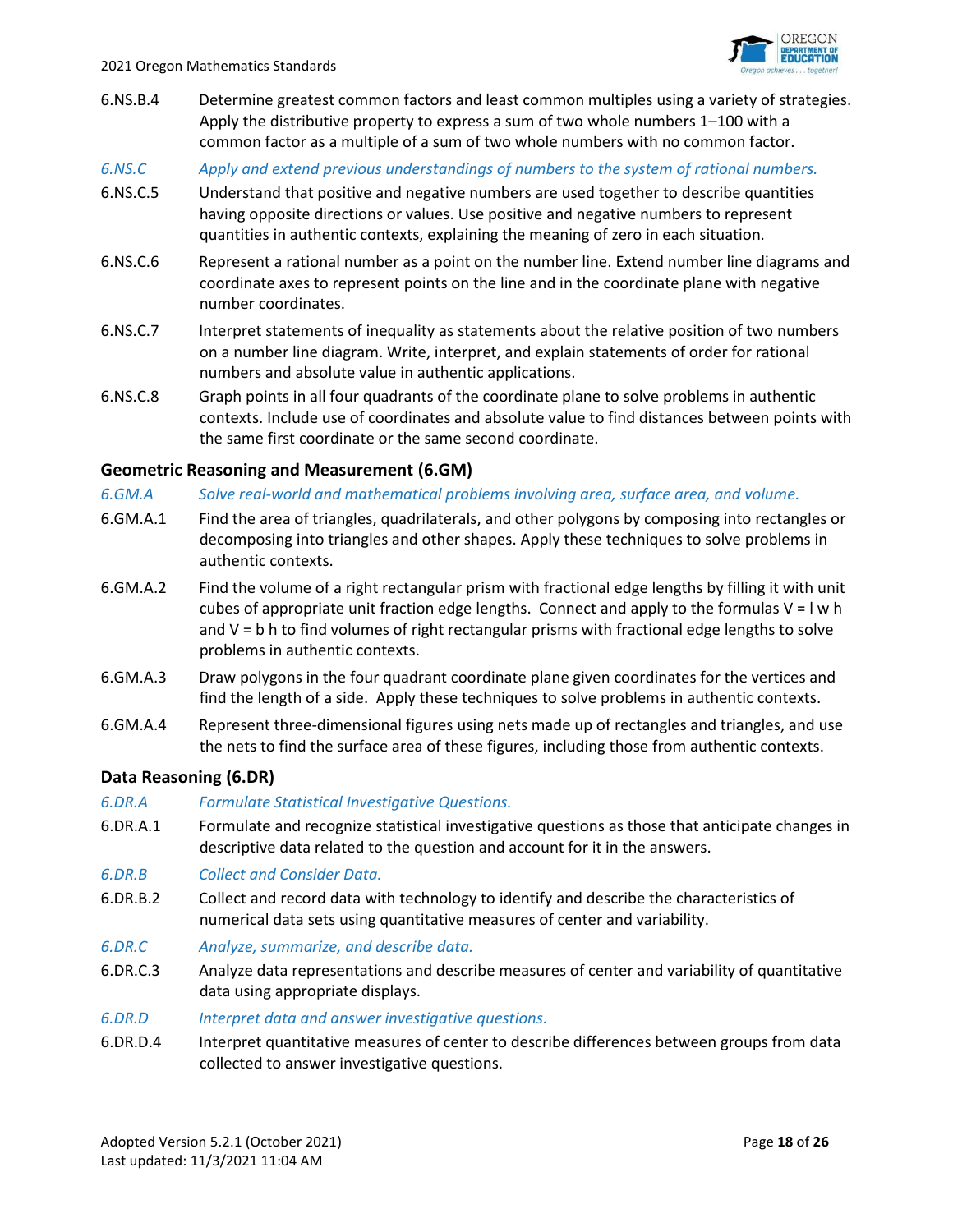

# **Grade 7 Standards**

# **Algebraic Reasoning: Expressions and Equations (7.AEE)**

- *7.AEE.A Use properties of operations to generate equivalent expressions.*
- 7. AEE. A.1 Identify and write equivalent expressions with rational numbers by applying associative, commutative, and distributive properties.
- 7.AEE.A.2 Understand that rewriting an expression in different forms in a contextual problem can show how quantities are related.
- *7.AEE.B Solve mathematical problems in authentic contexts using numerical and algebraic expressions and equations.*
- 7.AEE.B.3 Write and solve problems in authentic contexts using expressions and equations with positive and negative rational numbers in any form. Contexts can be limited to those that can be solved with one or two-step linear equations.
- 7.AEE.B.4 Use variables to represent quantities and construct one- and two-step linear inequalities with positive rational numbers to solve authentic problems by reasoning about the quantities.

# **Proportional Reasoning: Ratios and Proportions (7.RP)**

- *7.RP.A Analyze proportional relationships and use them to solve mathematical problems in authentic contexts.*
- 7.RP.A.1 Solve problems in authentic contexts involving unit rates associated with ratios of fractions.
- 7.RP.A.2 Recognize and represent proportional relationships between quantities in tables, graphs, equations, diagrams, and verbal descriptions of proportional relationships. Identify the constant of proportionality (unit rate) within various representations.
- 7.RP.A.3 Use proportional relationships to solve ratio and percent problems in authentic contexts.
- *7.RP.B Investigate chance processes and develop, use, and evaluate probability models.*
- 7.RP.B.4 Understand that the probability of a chance event is a number between 0 and 1 that expresses the likelihood of the event occurring. Represent probabilities as fractions, decimals, and percents.
- 7.RP.B.5 Use experimental data and theoretical probability to make predictions. Understand the probability predictions may not be exact.
- 7.RP.B.6 Develop a probability model and use it to find probabilities of events. Compare theoretical and experimental probabilities and explain possible sources of discrepancy if any exists.
- 7.RP.B.7 Find probabilities of compound events using organized lists, tables, tree diagrams, and simulation.

# **Numeric Reasoning: Number Systems (7.NS)**

- *7.NS.A Apply and extend previous understandings of operations with fractions.*
- 7.NS.A.1 Apply and extend previous understandings of addition, subtraction and absolute value to add and subtract rational numbers in authentic contexts. Understand subtraction as adding the additive inverse,  $p - q = p + (-q)$ .
- 7.NS.A.2 Apply and extend previous understandings of multiplication and division and of fractions to multiply and divide rational numbers. Interpret operations of rational numbers solving problems in authentic contexts.
- 7.NS.A.3 Understand that equivalent rational numbers can be written as fractions, decimals and percents.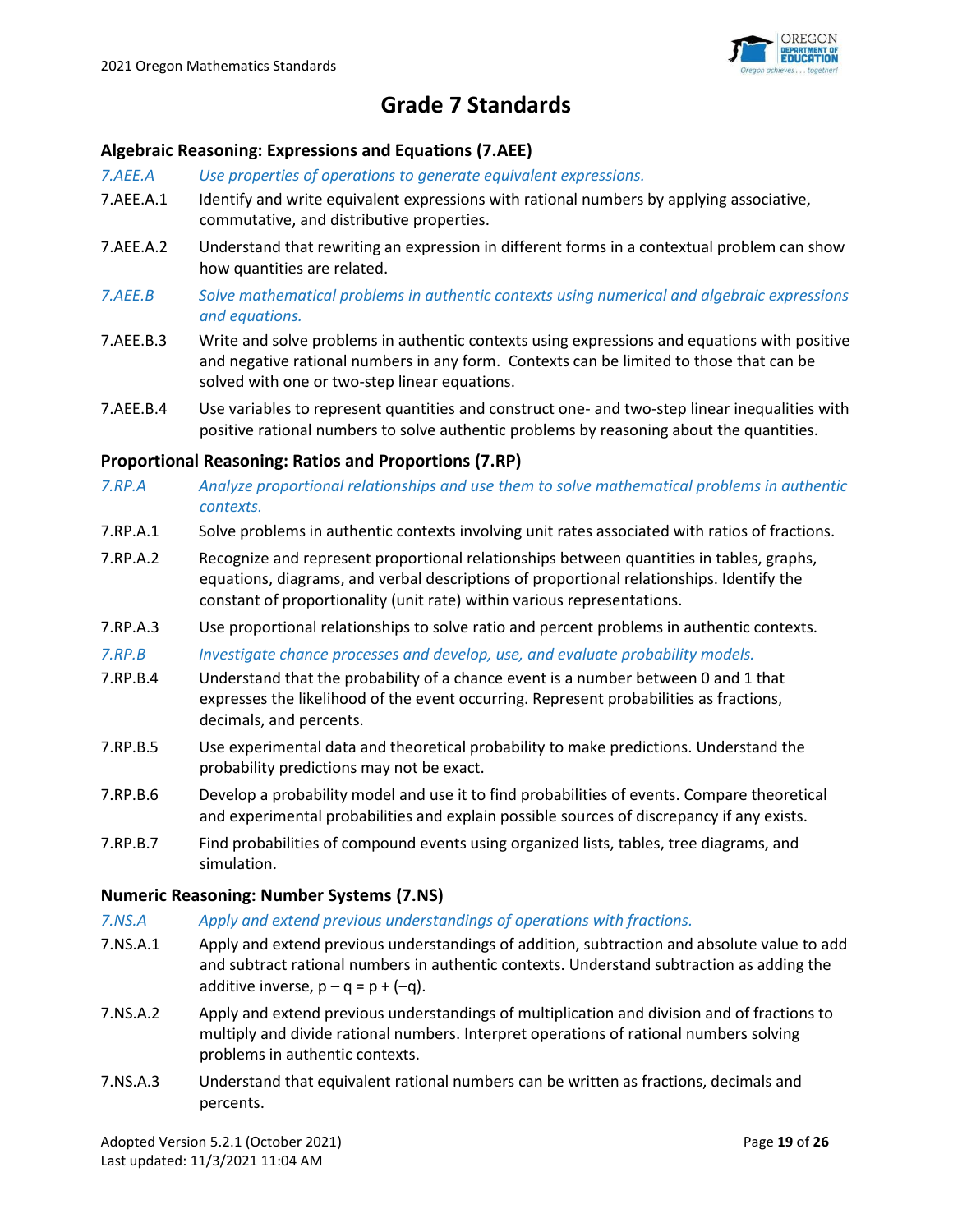

# **Geometric Reasoning and Measurement (7.GM)**

| 7.GM.A | Draw, construct, and describe geometrical figures and describe the relationships between |
|--------|------------------------------------------------------------------------------------------|
|        | them.                                                                                    |

- 7.GM.A.1 Solve problems involving scale drawings of geometric figures. Reproduce a scale drawing at a different scale and compute actual lengths and areas from a scale drawing.
- 7.GM.A.2 Draw triangles from three measures of angles or sides. Understand the possible side lengths and angle measures that determine a unique triangle, more than one triangle, or no triangle.
- *7.GM.B Solve mathematical problems in authentic contexts involving angle measure, area, surface area, and volume.*
- 7.GM.B.3 Understand the relationship between area and circumference of circles. Choose and use the appropriate formula to solve problems with radius, diameter, circumference and area of circles.
- 7.GM.B.4 Apply facts about supplementary, complementary, vertical, and adjacent angles in a multistep problem to determine an unknown angle in a figure.
- 7.GM.B.5 Solve problems in authentic contexts involving two- and three-dimensional figures. Given formulas, calculate area, volume and surface area.

# **Data Reasoning (7.DR)**

- *7.DR.A Formulate Statistical Investigative Questions.*
- 7.DR.A.1 Formulate summary, comparative investigative questions to gain information about a population and that a sample is valid only if the sample is representative of that population.
- *7.DR.B Collect and Consider Data.*
- 7.DR.B.1 Collect or consider data from a random sample to compare and draw inferences about a population with an unknown characteristic of interest.
- *7.DR.C Analyze, summarize, and describe data.*
- 7.DR.C.2 Analyze two data distributions visually to compare multiple measures of center and variability.
- *7.DR.D Interpret data and answer investigative questions.*
- 7.DR.D.4 Interpret measures of center and measures of variability for numerical data from random samples to compare between two populations, and to answer investigative questions.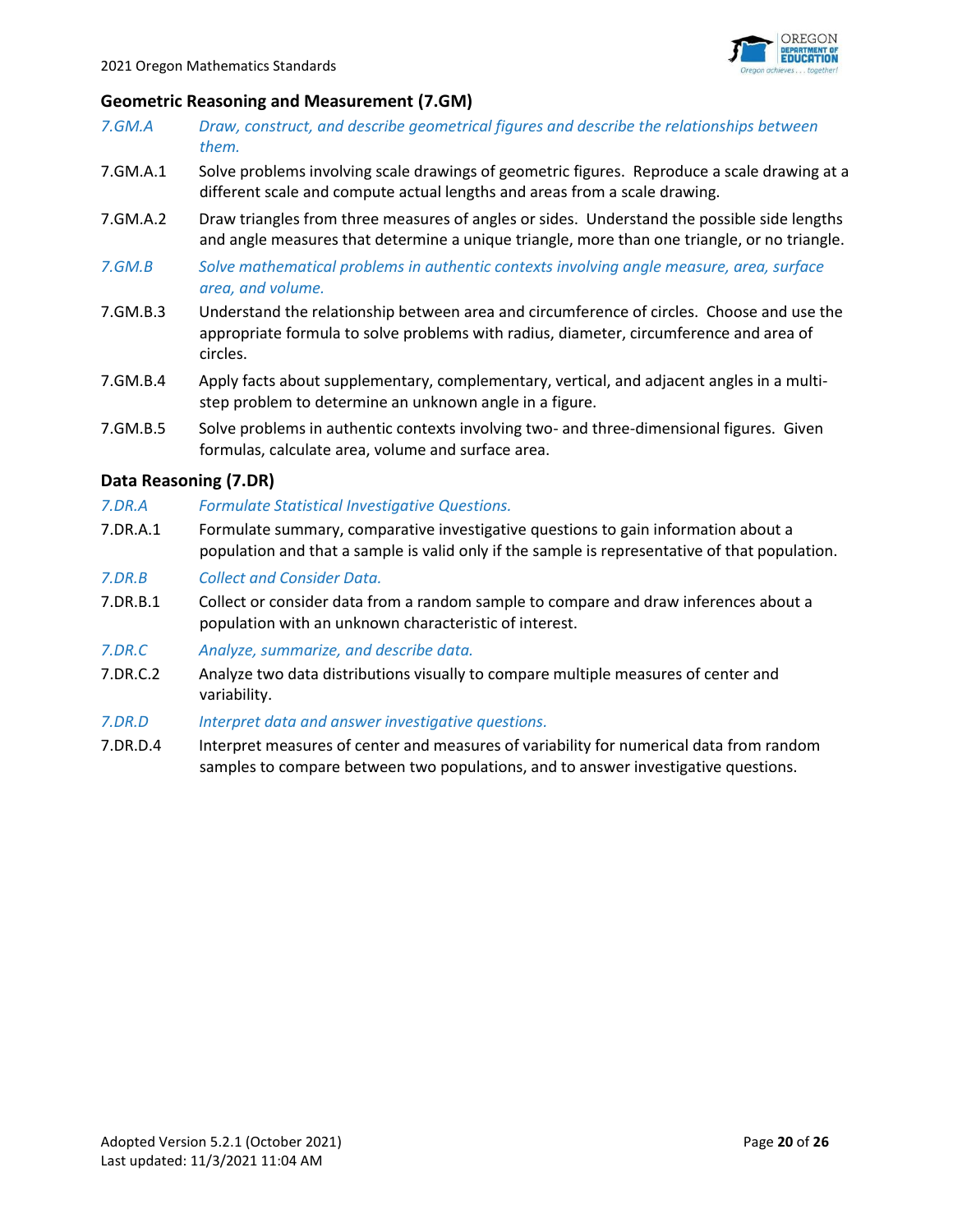

# **Grade 8 Standards**

# **Algebraic Reasoning: Expressions and Equations (8.AEE)**

- *8.AEE.A Expressions and Equations Work with radicals and integer exponents.*
- 8.AEE.A.1 Apply the properties of integer exponents using powers of 10 to generate equivalent numerical expressions.
- 8.AEE.A.2 Represent solutions to equations using square root and cube root symbols.
- 8.AEE.A.3 Estimate very large or very small quantities using scientific notation with a single digit times an integer power of ten.
- 8.AEE.A.4 Perform operations with numbers expressed in scientific notation.
- *8.AEE.B Understand the connections between proportional relationships, lines, and linear equations.*
- 8.AEE.B.5 Graph proportional relationships in authentic contexts. Interpret the unit rate as the slope of the graph, and compare two different proportional relationships represented in different ways.
- 8.AEE.B.6 Write the equation for a line in slope intercept form  $y = mx + b$ , where m and b are rational numbers, and explain in context why the slope m is the same between any two distinct points.
- *8.AEE.C Analyze and solve linear equations and pairs of simultaneous linear equations.*
- 8.AEE.C.7 Solve linear equations with one variable including equations with rational number coefficients, with the variable on both sides, or whose solutions require using the distributive property and/or combining like terms.
- 8.AEE.C.8 Find, analyze, and interpret solutions to pairs of simultaneous linear equations using graphs or tables.

# **Algebraic Reasoning: Functions (8.AFN)**

- *8.AFN.A Define, evaluate, and compare functions.*
- 8.AFN.A.1 Understand in authentic contexts, that the graph of a function is the set of ordered pairs consisting of an input and a corresponding output.
- 8.AFN.A.2 Compare the properties of two functions represented algebraically, graphically, numerically in tables, or verbally by description.
- 8.AFN.A.3 Understand and identify linear functions, whose graph is a straight line, and identify examples of functions that are not linear.
- *8.AFN.B Use functions to model relationships between quantities.*
- 8.AFN.B.4 Construct a function to model a linear relationship in authentic contexts between two quantities.
- 8.AFN.B.5 Describe qualitatively the functional relationship between two quantities in authentic contexts by analyzing a graph.

#### **Numeric Reasoning: Number Systems (8.NS)**

- *8.NS.A Know that there are numbers that are not rational, and approximate them by rational numbers.*
- 8.NS.A.1 Know that real numbers that are not rational are called irrational.
- 8.NS.A.2 Use rational approximations of irrational numbers to compare size and locate on a number line.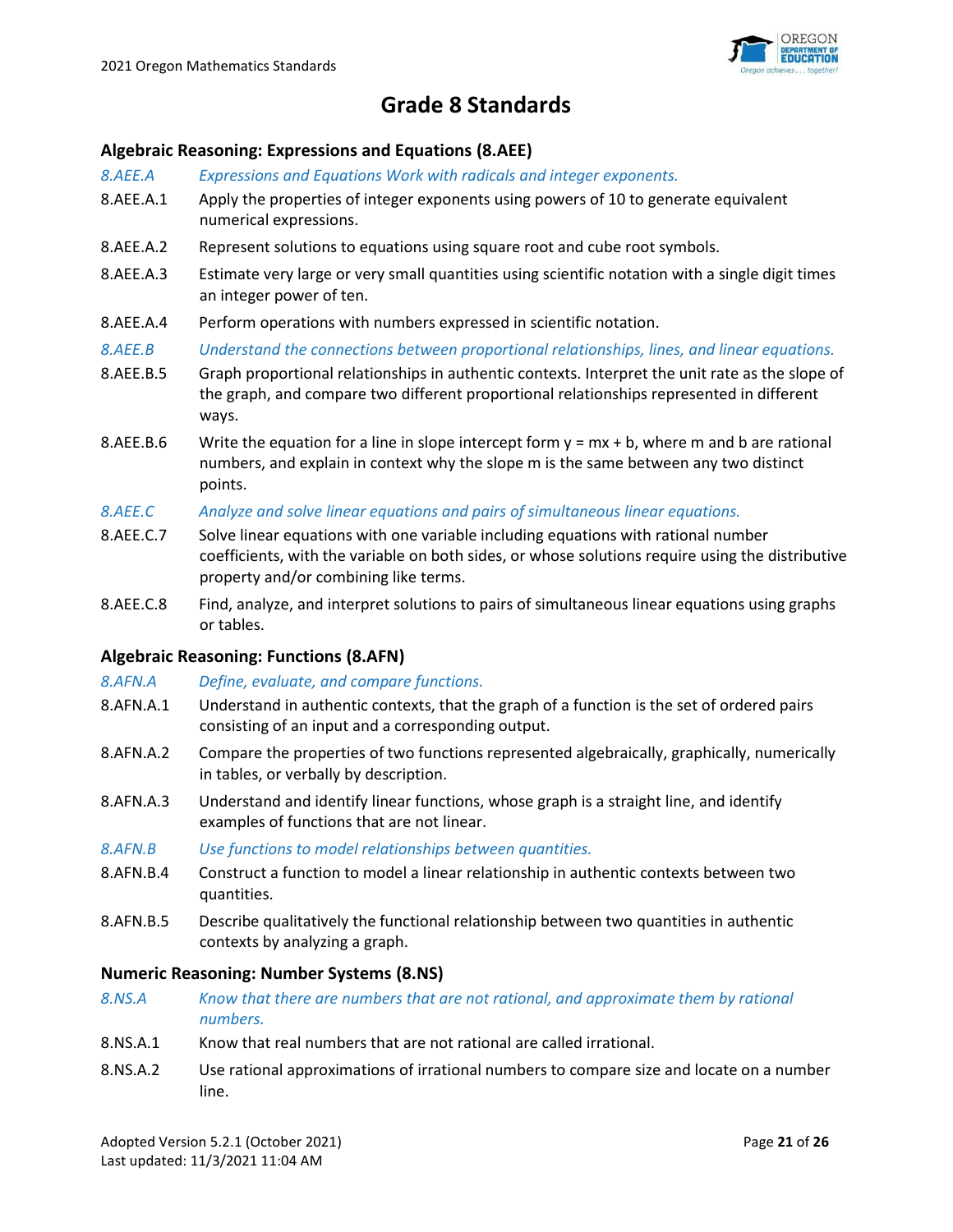

# **Geometric Reasoning and Measurement (8.GM)**

| 8.GM.A   | Understand congruence and similarity using physical models, transparencies, or geometry<br>software.                                                                                    |
|----------|-----------------------------------------------------------------------------------------------------------------------------------------------------------------------------------------|
| 8.GM.A.1 | Verify experimentally the properties of rotations, reflections, and translations.                                                                                                       |
| 8.GM.A.2 | Understand that a two-dimensional figure is congruent to another if the second can be<br>obtained from the first by a sequence of rotations, reflections, and translations.             |
| 8.GM.A.3 | Describe the effect of dilations, translations, rotations and reflections on two-dimensional<br>figures using coordinates.                                                              |
| 8.GM.A.4 | Understand that a two-dimensional figure is similar to another if the second can be obtained<br>from the first by a sequence of rotations, reflections, translations, and/or dilations. |
| 8.GM.A.5 | Use informal arguments to establish facts about interior and exterior angles of triangles and<br>angles formed by parallel lines cut with a transversal.                                |
| 8.GM.B   | Understand and apply the Pythagorean Theorem.                                                                                                                                           |
| 8.GM.B.6 | Distinguish between applications of the Pythagorean Theorem and its Converse in authentic<br>contexts.                                                                                  |

- 8.GM.B.7 Apply the Pythagorean Theorem in authentic contexts to determine unknown side lengths in right triangles.
- 8.GM.B.8 Apply the Pythagorean Theorem to find the distance between two points in a coordinate system.
- *8.GM.C Solve mathematical problems in authentic contexts involving volume of cylinders, cones, and spheres.*
- 8.GM.C.9 Choose and use the appropriate formula for the volume of cones, cylinders, and spheres to solve problems in authentic contexts.

# **Data Reasoning (8.DR)**

- *8.DR.A Formulate Statistical Investigative Questions.*
- 8.DR.A.1 Formulate statistical investigative questions to articulate research topics and uncover patterns of association seen in bivariate categorical data.
- *8.DR.B Collect and Consider Data.*
- 8.DR.B.2 Collect or consider data using surveys and measurements to capture patterns of association, and critically analyze data collection methods.
- *8.DR.C Analyze, summarize, and describe data.*
- 8.DR.C.3 Analyze patterns of association between two quantitative or categorical variables and reason about distributions to compare groups.
- *8.DR.D Interpret data and answer investigative questions.*
- 8.DR.D.4 Interpret scatter plots for bivariate quantitative data to investigate patterns of association between two quantities to answer investigative questions.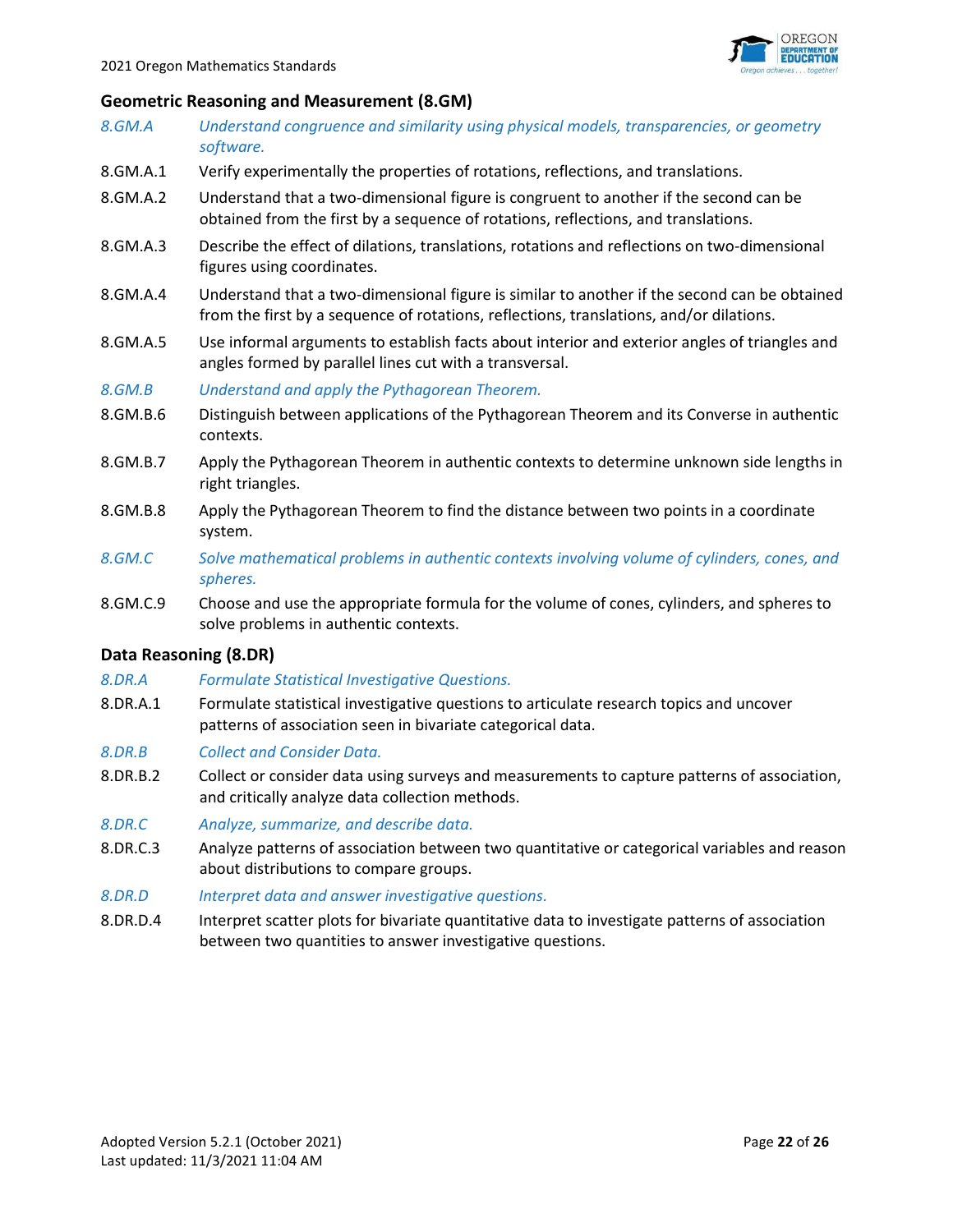

# **High School Standards**

# **Algebraic Reasoning: Expressions and Equations (HS.AEE)**

- *HS.AEE.A Use algebraic reasoning to rewrite expressions in equivalent forms.*
- HS.AEE.A.1 Interpret an expression which models a quantity by viewing one or more of its parts as a single entity. Reason about how changes in parts of the expression impact the whole, and vice versa.
- HS.AEE.A.2 Create and recognize an equivalent form of an expression to understand the quantity represented in an authentic context.
- HS.AEE.A.3 Rearrange formulas and equations to highlight a specific quantity.
- *HS.AEE.B Use algebraic reasoning to find solutions to an equation, inequality, and systems of equations or inequalities.*
- HS.AEE.B.4 Define variables and create equations with two or more variables to represent relationships between quantities in order to solve problems in authentic contexts.
- HS.AEE.B.5 Define variables and create inequalities with one or more variables and use them to solve problems in authentic contexts.
- HS.AEE.B.6 Solve systems of linear equations and systems of linear inequalities in authentic contexts through reasoning,algebraic means, or strategically using technology.
- *HS.AEE.C Analyze the structure of an equation or inequality to determine an efficient strategy to find and justify a solution.*
- HS.AEE.C.7 Represent constraints by equations or inequalities, and by systems of equations and/or inequalities; interpret solutions as viable or nonviable options in authentic contexts.
- HS.AEE.C.8 Construct a viable argument to justify a method for solving equations or inequalities.
- *HS.AEE.D Make predictions in different applications using expressions, equations, and inequalities to analyze authentic contexts.*
- HS.AEE.D.9 Understand that the solution to an equation in two variables is a set of points in the coordinate plane that form a curve, which could be a line.
- HS.AEE.D.10 Recognize and explain why the point(s) of intersection of the graphs of  $f(x)$  and  $g(x)$  are solutions to the equation  $f(x)=g(x)$ . Interpret the meaning of the coordinates of these points in authentic contexts.
- HS.AEE.D.11 Graph and explain why the points in a half plane are solutions to a linear inequality and the solutions to a system of inequalities are the points in the intersection of corresponding half planes. Interpret the meaning of the coordinates of these points in authentic contexts.

# **Algebraic Reasoning: Functions (HS.AFN)**

*HS.AFN.A Describe functions by using both symbolic and graphical representations.*

- HS.AFN.A.1 Understand a function as a rule that assigns a unique output for every input and that functions model situations where one quantity determines another.
- HS.AFN.A.2 Use function notation and interpret statements that use function notation in terms of the context and the relationship it describes.
- HS.AFN.A.3 Calculate and interpret the average rate of change of a function over a specified interval.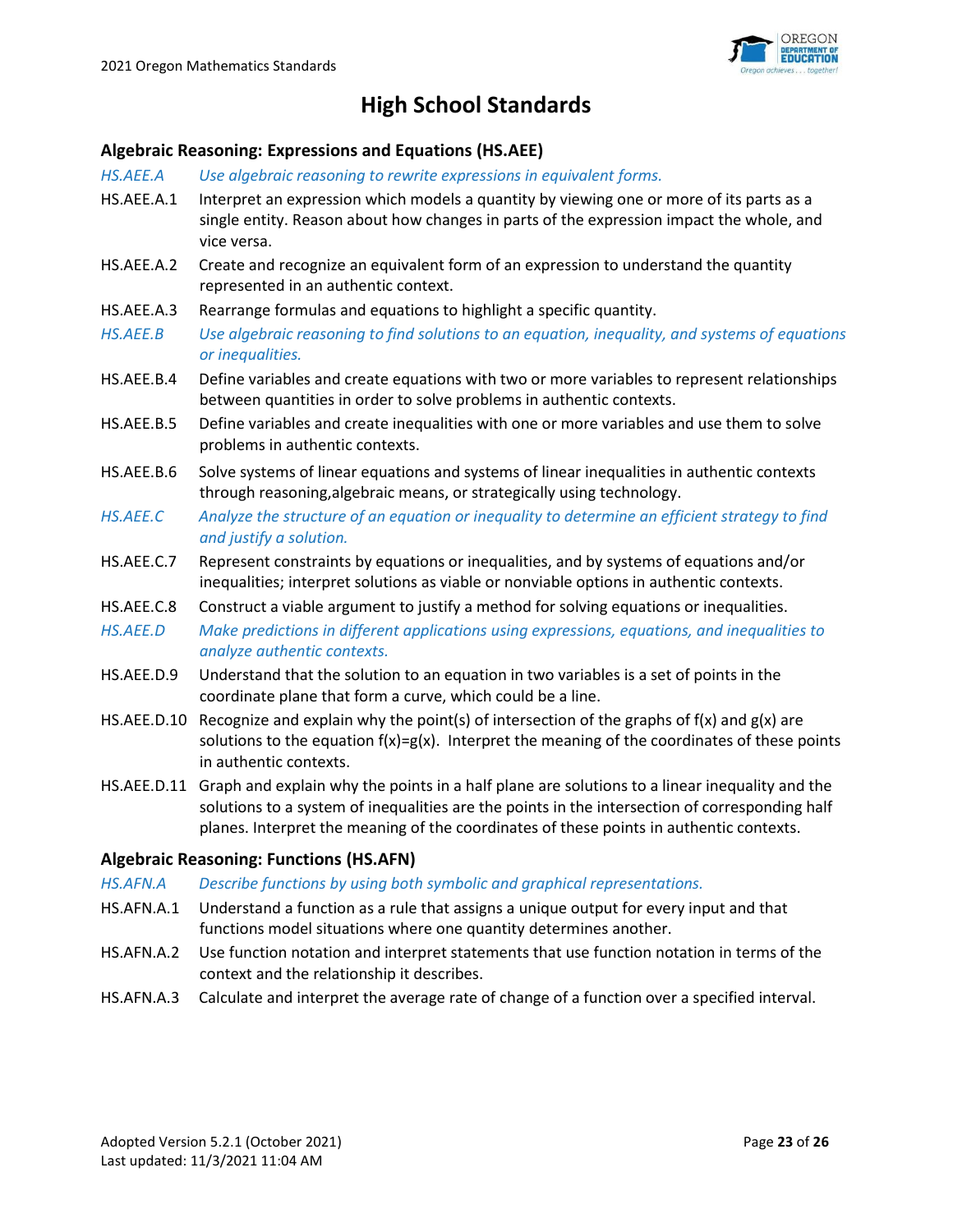

*HS.AFN.B Compare and relate functions using common attributes.*

- HS.AFN.B.4 Compare properties of two functions using multiple representations. Distinguish functions as members of the same family using common attributes.
- HS.AFN.B.5 Relate the domain of a function to its graph and to its context.
- *HS.AFN.C Represent functions graphically and interpret key features in terms of the equivalent symbolic representation.*
- HS.AFN.C.6 Interpret key features of functions, from multiple representations, and conversely predict features of functions from knowledge of context.
- HS.AFN.C.7 Graph functions using technology to show key features.
- *HS.AFN.D Model a wide variety of authentic situations using functions through the process of making and changing assumptions, assigning variables, and finding solutions to contextual problems.*
- HS.AFN.D.8 Model situations involving arithmetic patterns. Use a variety of representations such as pictures, graphs, or an explicit formula to describe the pattern.
- HS.AFN.D.9 Identify and interpret the effect on the graph of a function when the equation has been transformed.
- HS.AFN.D.10 Explain why a situation can be modeled with a linear function, an exponential function, or neither. In a given model, explain the meaning of coefficients and features of functions used, such as slope for a linear model.

#### **Numeric Reasoning: Number and Quantity (HS.NQ)**

- *HS.NQ.A Understand and apply the real number system.*
- HS.NQ.A.1 Use reasoning to establish properties of positive integer exponents. Extend the definition of exponentiation to include negative and rational exponents so as to be consistent with these properties. Utilize exponentiation to model authentic contexts.
- HS.NQ.A.2 Compare real numbers presented through different representations, including both rational and irrational numbers. Apply comparisons in authentic contexts.
- *HS.NQ.B Attend to units of measurement needed to solve problems through quantitative reasoning and mathematical modeling.*
- HS.NQ.B.3 Use reasoning to choose and interpret measurement units consistently in formulas, graphs, and data displays, as a way to understand problems and to guide the solution of multi-step problems.
- HS.NQ.B.4 Define, manipulate, and interpret appropriate quantities using rational and irrational numbers to authentically model situations and use reasoning to justify these choices.
- HS.NQ.B.5 Use reasoning to choose a level of accuracy appropriate to limitations on measurement when reporting quantities in modeling situations.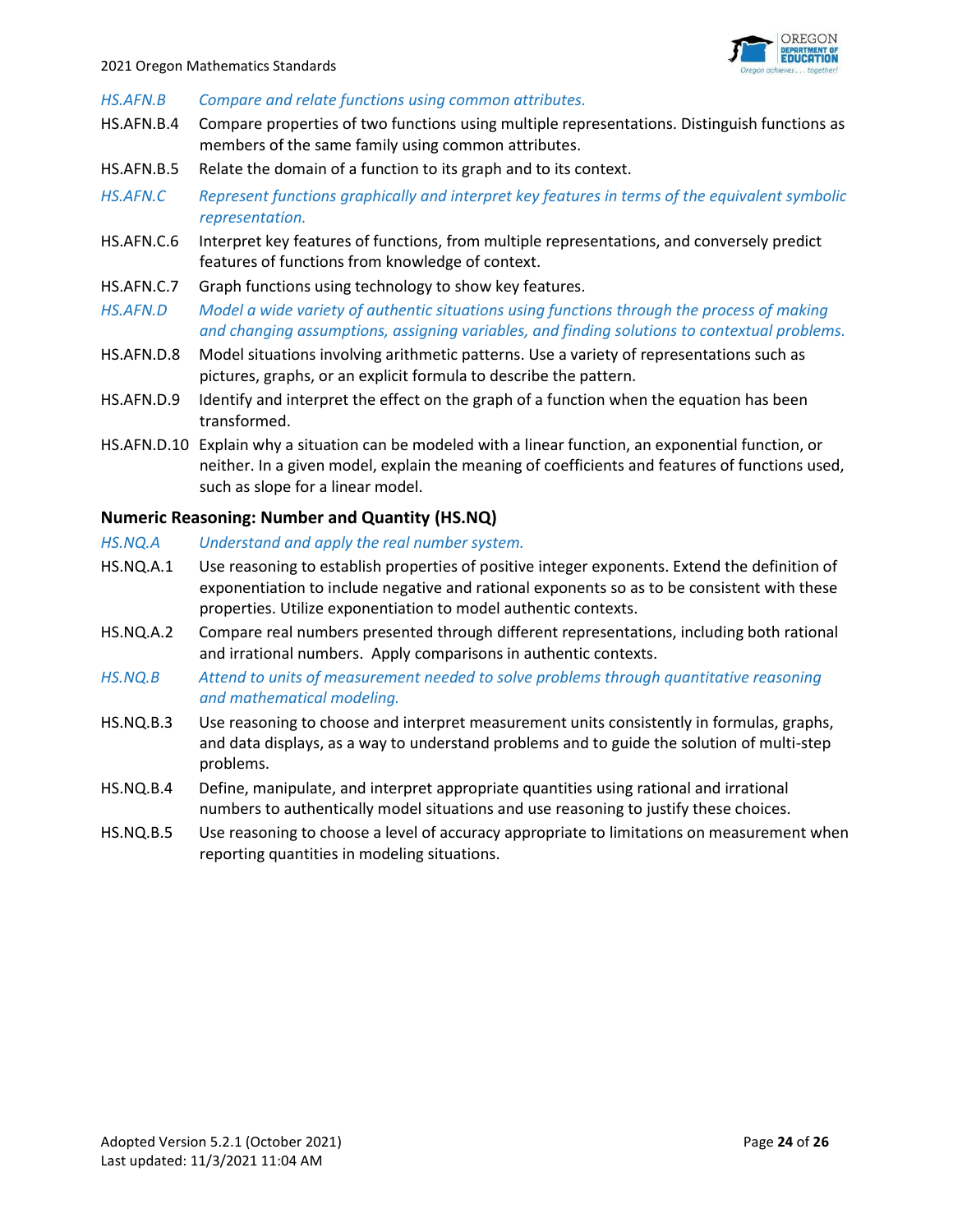

# **Geometric Reasoning and Measurement (HS.GM)**

|                   | Geometric Reasoning and Measurement (H3.Givi)                                                                                                                           |
|-------------------|-------------------------------------------------------------------------------------------------------------------------------------------------------------------------|
| HS.GM.A           | Apply geometric transformations to figures through analysis of graphs and understanding of<br>functions.                                                                |
| HS.GM.A.1         | Apply definitions of rotations, reflections, and translations to transform a figure and map<br>between two congurent figures in authentic contexts.                     |
| HS.GM.A.2         | Verify experimentally the properties of a dilation given a center and a scale factor. Solve<br>problems in authentic contexts involving similar triangles or dilations. |
| HS.GM.A.3         | Use the slopes of segments and the coordinates of the vertices of triangles, parallelograms,<br>and trapezoids to solve problems in authentic contexts.                 |
| HS.GM.A.4         | Use definitions of transformations and symmetry relationships to justify the solutions of<br>problems in authentic contexts.                                            |
| HS.GM.B           | Construct and communicate geometric arguments through use of proofs, logical reasoning,<br>and geometric technology.                                                    |
| HS.GM.B.5         | Apply and justify triangle congruence and similarity theorems in authentic contexts.                                                                                    |
| HS.GM.B.6         | Justify theorems of line relationships, angles, triangles, and parallelograms; and use them to<br>solve problems in authentic contexts.                                 |
| HS.GM.B.7         | Perform geometric constructions with a variety of tools and methods.                                                                                                    |
| HS.GM.C           | Solve problems and interpret solutions of area and volume of shapes by applying concepts of<br>congruence, similarity, symmetry in authentic contexts.                  |
| HS.GM.C.8         | Solve authentic modeling problems using area formulas for triangles, parallelograms,<br>trapezoids, regular polygons, and circles.                                      |
| HS.GM.C.9         | Use volume and surface area formulas for prisms, cylinders, pyramids, cones, and spheres to<br>solve problems and apply to authentic contexts.                          |
| <b>HS.GM.C.10</b> | Use geometric shapes, their measures, and their properties to describe real world objects,<br>and solve related authentic modeling and design problems.                 |
| <b>HS.GM.C.11</b> | Apply concepts of density based on area and volume in authentic modeling situations.                                                                                    |
| HS.GM.D           | Apply concepts of right triangle trigonometry in authentic contexts to solve problems and<br>interpret solutions.                                                       |
| <b>HS.GM.D.12</b> | Apply sine, cosine, and tangent ratios, and the Pythagorean Theorem, to solve problems in<br>authentic contexts.                                                        |

- HS.GM.D.13 Apply the Pythagorean Theorem in authentic contexts, and develop the standard form for the equation of a circle.
- HS.GM.D.14 Use the coordinate plane to determine parallel and perpendicular relationships, and the distance between points.